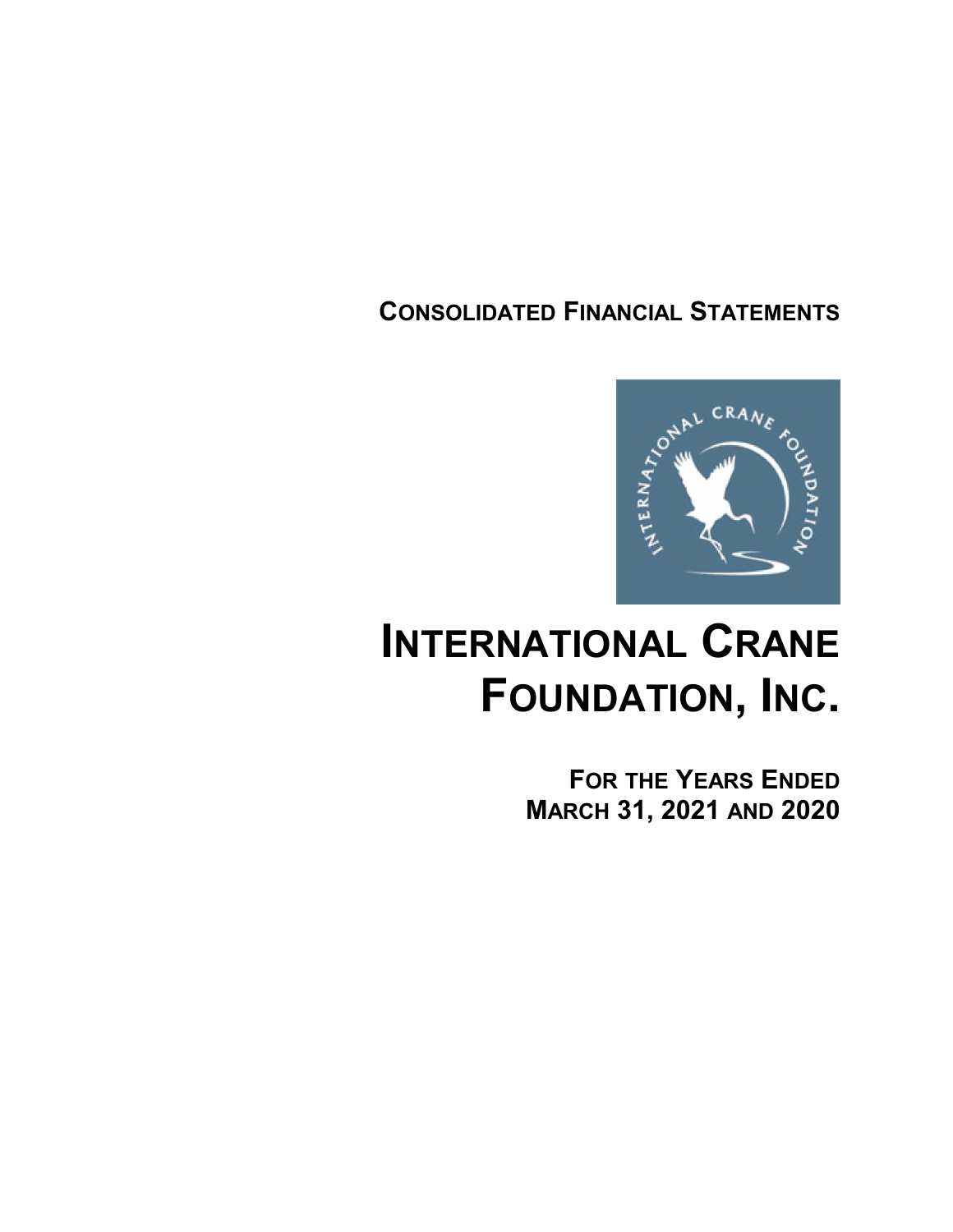# **CONTENTS**

|                                                                                                                 | <b>PAGE NO.</b> |
|-----------------------------------------------------------------------------------------------------------------|-----------------|
| <b>INDEPENDENT AUDITOR'S REPORT</b>                                                                             | $2 - 3$         |
| Consolidated Statements of Financial Position, as of March 31, 2021 and<br>2020                                 | $4 - 5$         |
| Consolidated Statements of Activities and Changes in Net Assets, for the<br>Years Ended March 31, 2021 and 2020 | $6 - 7$         |
| Consolidated Statement of Functional Expenses, for the Year Ended<br>March 31, 2021                             | 8               |
| Consolidated Statement of Functional Expenses, for the Year Ended<br>March 31, 2020                             | 9               |
| Consolidated Statements of Cash Flows, for the Years Ended March 31,<br>2021 and 2020                           | $10 - 11$       |
| NOTES TO CONSOLIDATED FINANCIAL STATEMENTS                                                                      | $12 - 28$       |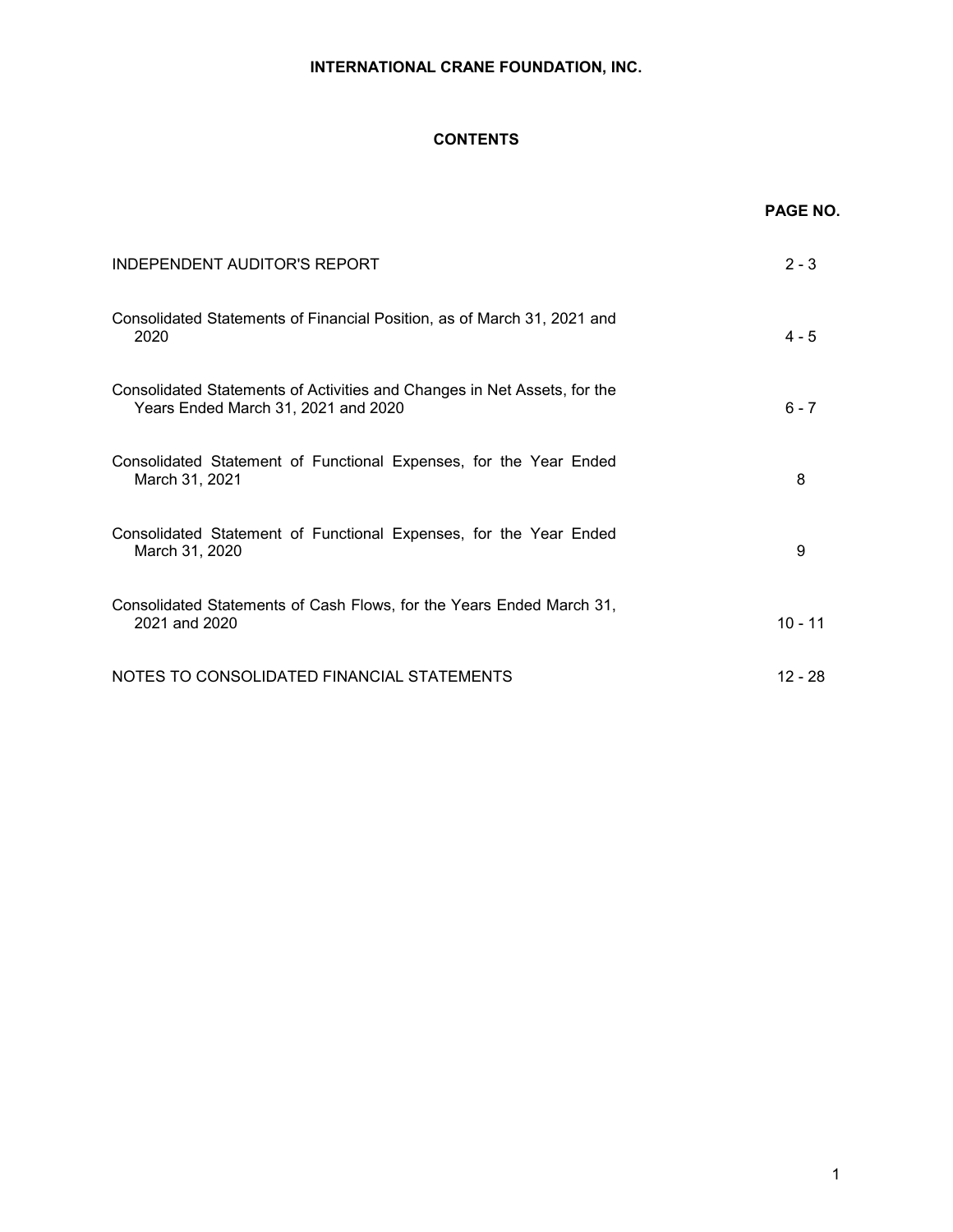

# **INDEPENDENT AUDITOR'S REPORT**

To the Board of Directors International Crane Foundation, Inc. Baraboo, Wisconsin

We have audited the accompanying consolidated financial statements of International Crane Foundation, Inc., referred to as "the Foundation", which comprise the consolidated statements of financial position as of March 31, 2021 and 2020, and the related consolidated statements of activities and changes in net assets, functional expenses and cash flows for the years then ended, and the related notes to the consolidated financial statements.

#### **Management's Responsibility for the Financial Statements**

Management is responsible for the preparation and fair presentation of these consolidated financial statements in accordance with accounting principles generally accepted in the United States of America; this includes the design, implementation and maintenance of internal control relevant to the preparation and fair presentation of consolidated financial statements that are free from material misstatement, whether due to fraud or error.

# **Auditor's Responsibility**

Our responsibility is to express an opinion on these consolidated financial statements based on our audits. We conducted our audits in accordance with auditing standards generally accepted in the United States of America. Those standards require that we plan and perform the audits to obtain reasonable assurance about whether the consolidated financial statements are free from material misstatement.

An audit involves performing procedures to obtain audit evidence about the amounts and disclosures in the consolidated financial statements. The procedures selected depend on the auditor's judgment, including the assessment of the risks of material misstatement of the consolidated financial statements, whether due to fraud or error. In making those risk assessments, the auditor considers internal control relevant to the entity's preparation and fair presentation of the consolidated financial statements in order to design audit procedures that are appropriate in the circumstances, but not for the purpose of expressing an opinion on the effectiveness of the entity's internal control. Accordingly, we express no such opinion. An audit also includes evaluating the appropriateness of accounting policies used and the reasonableness of significant accounting estimates made by management, as well as evaluating the overall presentation of the consolidated financial statements.

We believe that the audit evidence we have obtained is sufficient and appropriate to provide a basis for our audit opinion.

> **4550 MONTGOMERY AVENUE · SUITE 800 NORTH · BETHESDA, MARYLAND 20814 (301) 951-9090 · WWW.GRFCPA.COM \_\_\_\_\_\_\_\_\_\_\_\_\_\_\_\_\_\_\_\_\_\_\_\_\_\_\_\_\_\_\_\_\_\_\_\_\_\_\_\_\_\_\_\_\_\_\_\_\_\_**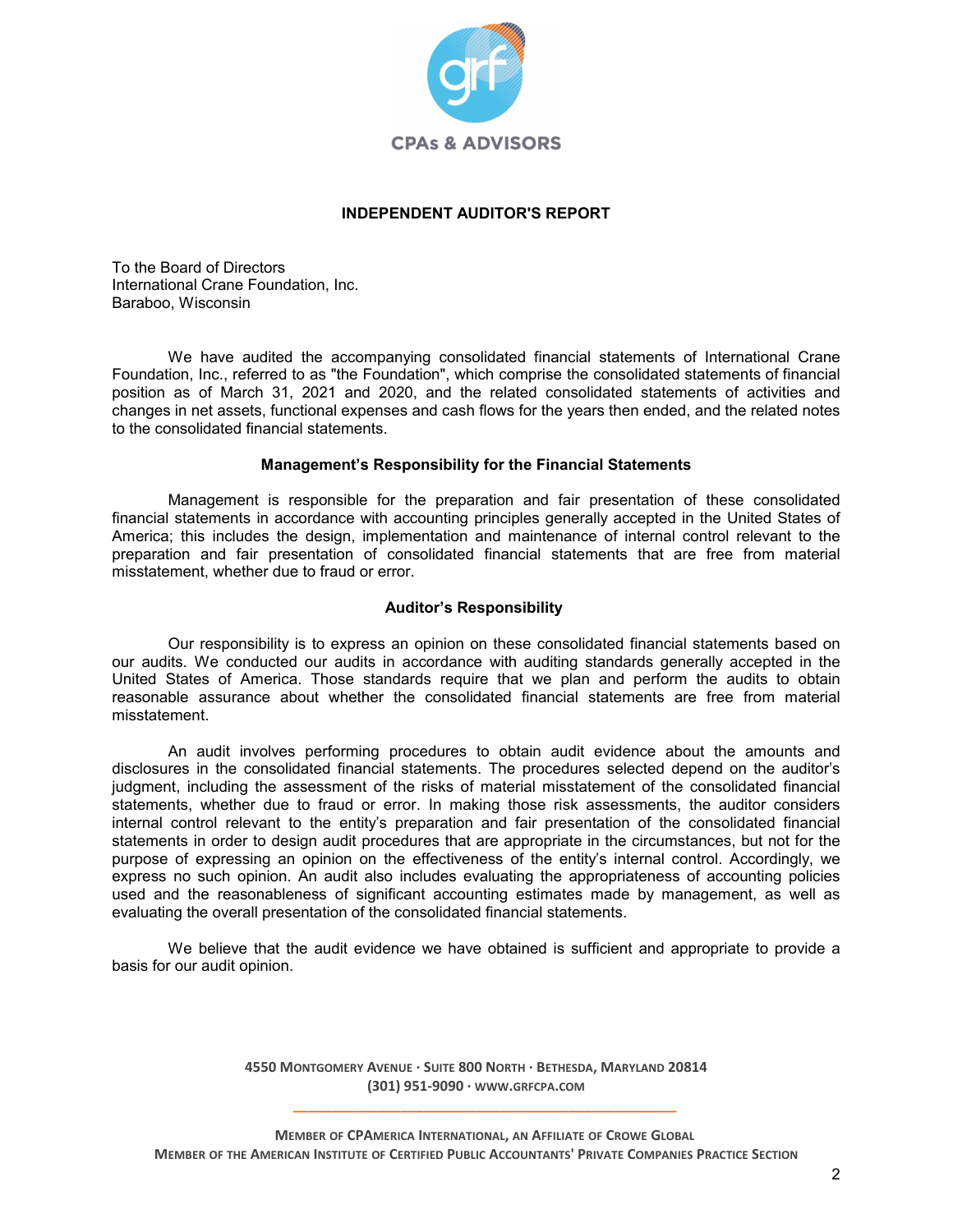# **Opinion**

In our opinion, the consolidated financial statements referred to above present fairly, in all material respects, the consolidated financial position of the Foundation as of March 31, 2021 and 2020, and the consolidated changes in its net assets, functional expenses and cash flows for the years then ended in accordance with accounting principles generally accepted in the United States of America.

Gelman Roseaberg & Freedman

June 25, 2021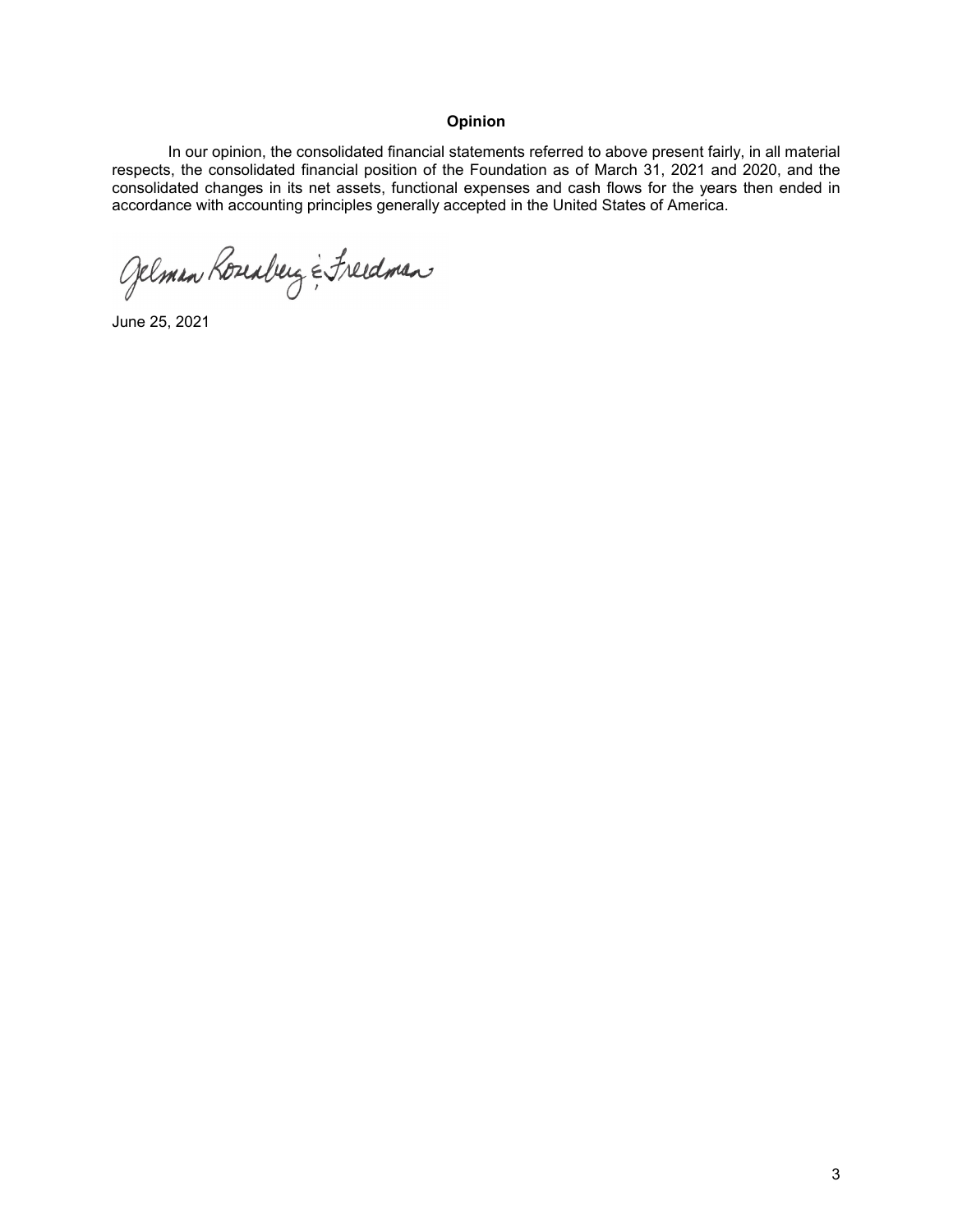# **CONSOLIDATED STATEMENTS OF FINANCIAL POSITION AS OF MARCH 31, 2021 AND 2020**

# **ASSETS**

|                                                                 | 2021                       | 2020                         |
|-----------------------------------------------------------------|----------------------------|------------------------------|
| <b>CURRENT ASSETS</b>                                           |                            |                              |
| Cash and cash equivalents<br>Unconditional promises to give     | \$<br>5,583,119<br>519,000 | \$<br>4,564,814<br>2,292,407 |
| Bequest receivable                                              |                            | 7,100,000                    |
| Advances and other receivables                                  | 36,373                     | 36,370                       |
| Inventory                                                       | 85,555                     | 58,488                       |
| Prepaid expenses                                                | 139,170                    | 96,448                       |
| Total current assets                                            | 6,363,217                  | 14,148,527                   |
| <b>PROPERTY AND EQUIPMENT</b>                                   |                            |                              |
| Land                                                            | 2,021,758                  | 2,021,758                    |
| Site improvements                                               | 2,509,985                  | 2,290,848                    |
| <b>Buildings</b>                                                | 14,629,159                 | 13,952,160                   |
| Equipment                                                       | 608,797                    | 596,057                      |
| Furniture                                                       | 1,090,356                  | 966,404                      |
| Vehicles                                                        | 368,625                    | 200,599                      |
|                                                                 | 21,228,680                 | 20,027,826                   |
| Less: Accumulated depreciation and amortization                 | (7, 217, 241)              | (6, 285, 551)                |
| Net property and equipment                                      | 14,011,439                 | 13,742,275                   |
| <b>NONCURRENT ASSETS</b>                                        |                            |                              |
| Cash restricted for capital improvements                        | 315,723                    | 366,815                      |
| Unconditional promises to give, net of current portion          | 436,597                    | 813,804                      |
| Other receivables                                               |                            | 3,447                        |
| Investments - Beneficial interest in charitable remainder trust | 1,033,849                  | 780,797                      |
| Investments - other                                             | 34,489,556                 | 18,228,588                   |
| Investments restricted for capital improvements                 |                            | 1,001,221                    |
| Investments restricted to endowments                            | 3,929,386                  | 3,928,386                    |
| <b>Total noncurrent assets</b>                                  | 40,205,111                 | 25,123,058                   |
| <b>TOTAL ASSETS</b>                                             | \$<br>60,579,767           | \$<br>53,013,860             |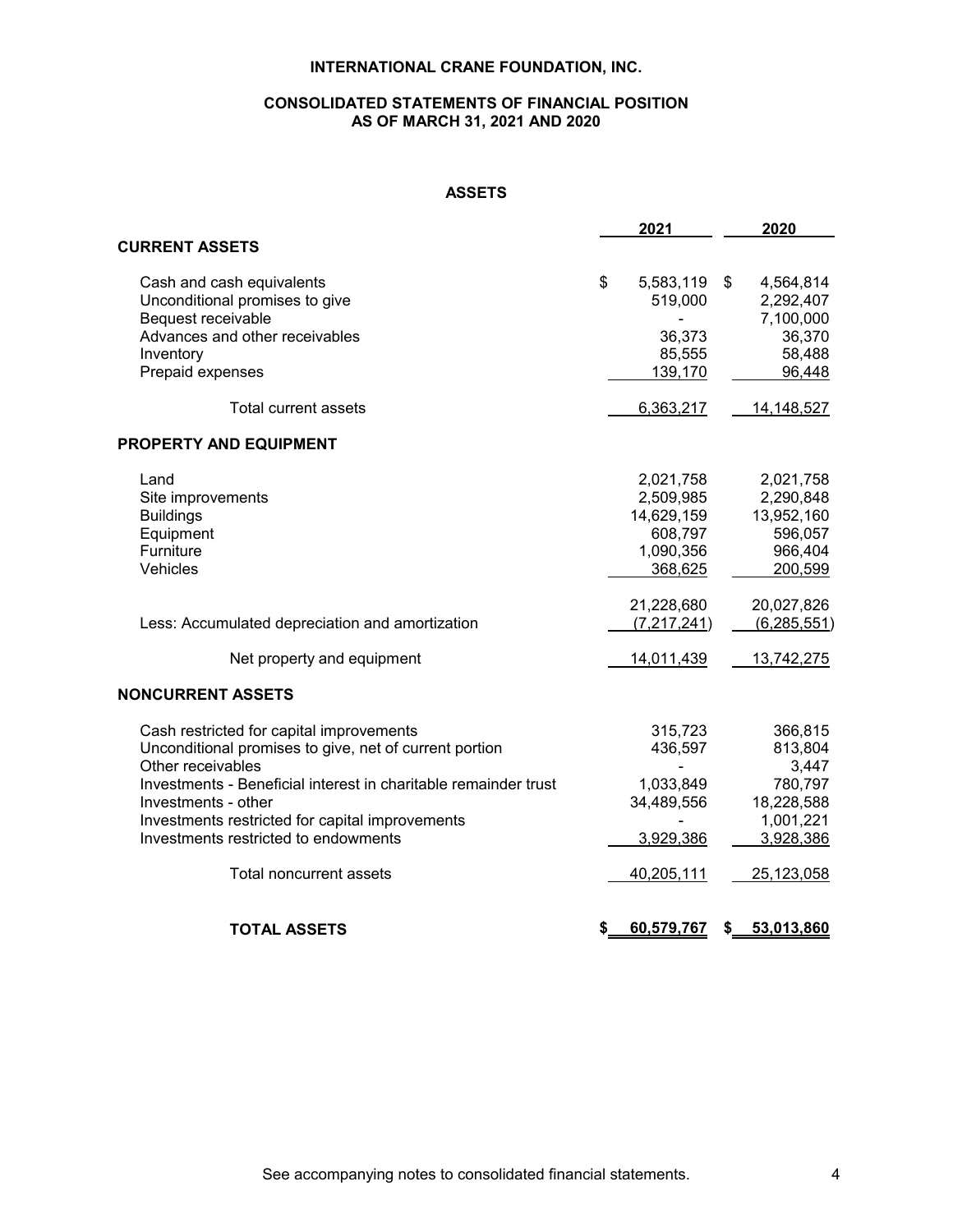# **LIABILITIES AND NET ASSETS**

|                                                                                                                                                                                                                  | 2021 |                                                                        |    |                                                                      |
|------------------------------------------------------------------------------------------------------------------------------------------------------------------------------------------------------------------|------|------------------------------------------------------------------------|----|----------------------------------------------------------------------|
| <b>CURRENT LIABILITIES</b>                                                                                                                                                                                       |      |                                                                        |    |                                                                      |
| Loan payable to related party<br>Note payable<br>Accounts payable and accrued liabilities<br>Accrued salaries and related benefits<br>Construction retainage payable<br>Deferred revenue and refundable advances | \$   | 37,097<br>44,719<br>371,100<br>116,663                                 | \$ | 1,965,000<br>313,035<br>320,367<br>271,234<br>60,227                 |
| Total current liabilities                                                                                                                                                                                        |      | 569,579                                                                |    | 2,929,863                                                            |
| <b>NONCURRENT LIABILITIES</b>                                                                                                                                                                                    |      |                                                                        |    |                                                                      |
| Note payable, net of current portion                                                                                                                                                                             |      | 581,183                                                                |    |                                                                      |
| <b>Total liabilities</b>                                                                                                                                                                                         |      | 1,150,762                                                              |    | 2,929,863                                                            |
| <b>NET ASSETS</b>                                                                                                                                                                                                |      |                                                                        |    |                                                                      |
| Without donor restrictions:<br>Undesignated<br>Invested in property and equipment<br>Board designated for liquidity fund<br>Board designated for conservation impact<br>Board designated for endowment           |      | 117,223<br>14,011,439<br>3,004,272<br>6,122,507<br>22,196,150          |    | 7,248,948<br>13,742,275<br>2,618,881<br>14,302,674                   |
| Total net assets without donor restrictions                                                                                                                                                                      |      | 45,451,591                                                             |    | 37,912,778                                                           |
| With donor restrictions:<br>Perpetual in nature<br>Purpose restricted<br>Time restricted<br>Total net assets with donor restrictions<br>Total net assets                                                         |      | 3,929,386<br>8,859,503<br>1,188,525<br><u>13,977,414</u><br>59,429,005 |    | 3,929,480<br>7,269,522<br>972,217<br><u>12,171,219</u><br>50,083,997 |
| <b>TOTAL LIABILITIES AND NET ASSETS</b>                                                                                                                                                                          | \$   | 60,579,767                                                             | \$ | 53,013,860                                                           |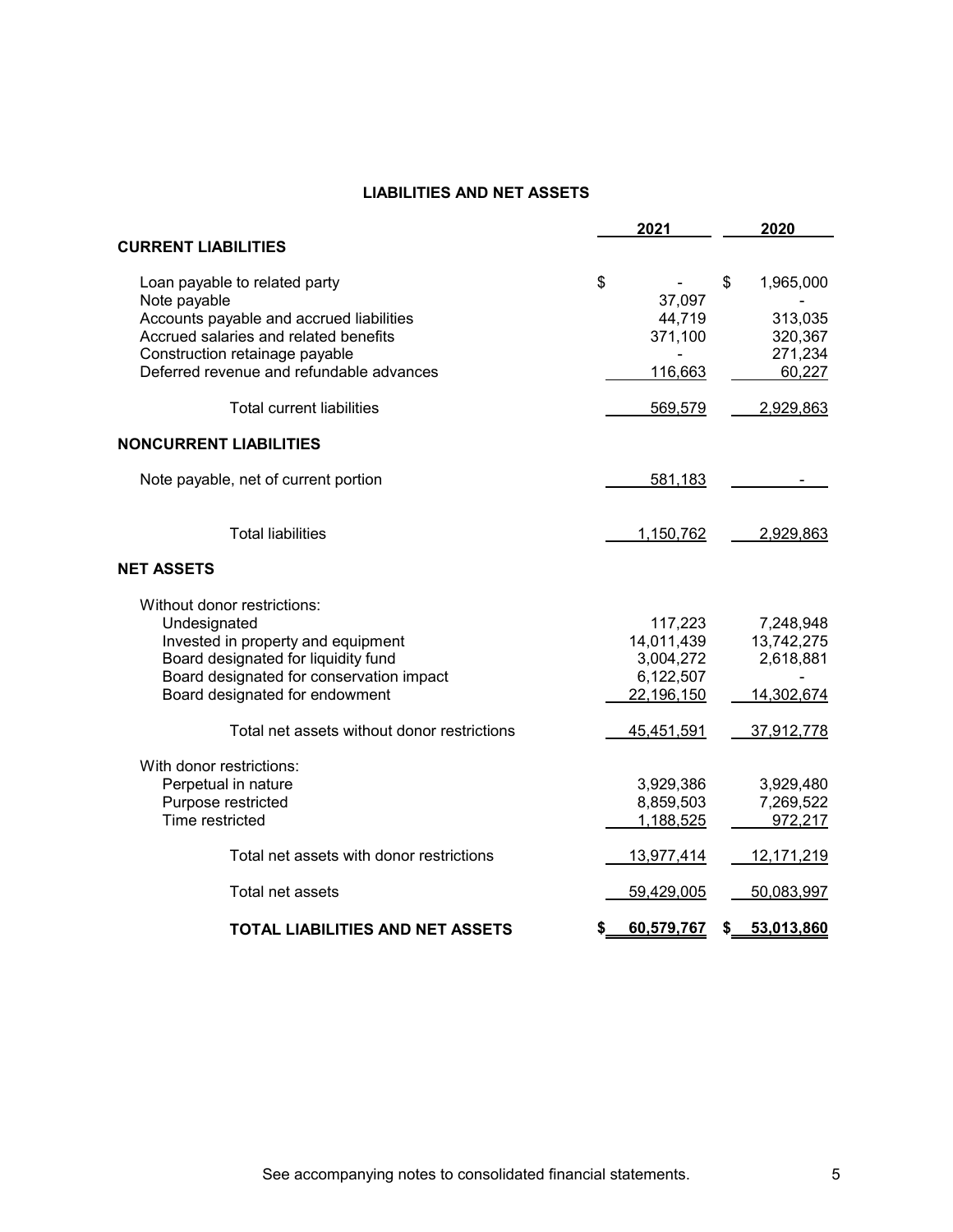# **CONSOLIDATED STATEMENTS OF ACTIVITIES AND CHANGES IN NET ASSETS FOR THE YEARS ENDED MARCH 31, 2021 AND 2020**

|                                                                                                                                             |                                                           | 2021                                     |                                                           |
|---------------------------------------------------------------------------------------------------------------------------------------------|-----------------------------------------------------------|------------------------------------------|-----------------------------------------------------------|
|                                                                                                                                             | Without<br><b>Donor</b><br><b>Restrictions</b>            | <b>With Donor</b><br><b>Restrictions</b> | <b>Total</b>                                              |
| <b>REVENUE</b>                                                                                                                              |                                                           |                                          |                                                           |
| Contributed revenue:<br>Contributions and grants<br>Memberships<br>Donated materials and services                                           | \$<br>4,569,752<br>500,123                                | 3,084,686<br>\$                          | 7,654,438<br>S<br>500,123                                 |
| Total contributed revenue                                                                                                                   | 5,069,875                                                 | 3,084,686                                | 8,154,561                                                 |
| Other revenue:<br>Investment income allocated to operations<br>Sales and tour income, net of cost of sales of \$63,093<br>Other             | 819,893<br>54,249<br>59,181                               | 274,645<br>3,256<br>41,449               | 1,094,538<br>57,505<br>100,630                            |
| Total other revenue                                                                                                                         | 933,323                                                   | 319,350                                  | 1,252,673                                                 |
| Total revenue                                                                                                                               | 6,003,198                                                 | 3,404,036                                | 9,407,234                                                 |
| <b>NET ASSETS RELEASED FROM DONOR RESTRICTIONS</b>                                                                                          | 3,724,208                                                 | (3,724,208)                              |                                                           |
| <b>EXPENSES</b>                                                                                                                             |                                                           |                                          |                                                           |
| Program Services:<br>Sub-Saharan Africa<br>East Asia<br>South and Southeast Asia<br>ICF Center for Conservation Leadership<br>North America | 1,109,154<br>872,765<br>210,359<br>2,474,959<br>1,242,945 |                                          | 1,109,154<br>872,765<br>210,359<br>2,474,959<br>1,242,945 |
| Total program services                                                                                                                      | 5,910,182                                                 |                                          | 5,910,182                                                 |
| <b>Supporting Services:</b><br><b>General and Administrative</b><br>Fundraising                                                             | 1,017,143<br>999,952                                      |                                          | 1,017,143<br>999,952                                      |
| Total supporting services                                                                                                                   | 2,017,095                                                 |                                          | 2,017,095                                                 |
| Total expenses                                                                                                                              | 7,927,277                                                 |                                          | 7,927,277                                                 |
| CHANGES IN NET ASSETS FROM OPERATIONS                                                                                                       | 1,800,129                                                 | (320, 172)                               | 1,479,957                                                 |
| Investment results, net of allocation to operations                                                                                         | 5,738,684                                                 | 2,126,367                                | 7,865,051                                                 |
| Changes in net assets                                                                                                                       | 7,538,813                                                 | 1,806,195                                | 9,345,008                                                 |
| Net assets at beginning of year                                                                                                             | 37,912,778                                                | 12,171,219                               | 50,083,997                                                |
| <b>NET ASSETS AT END OF YEAR</b>                                                                                                            | \$45,451,591                                              | \$13,977,414                             | \$59,429,005                                              |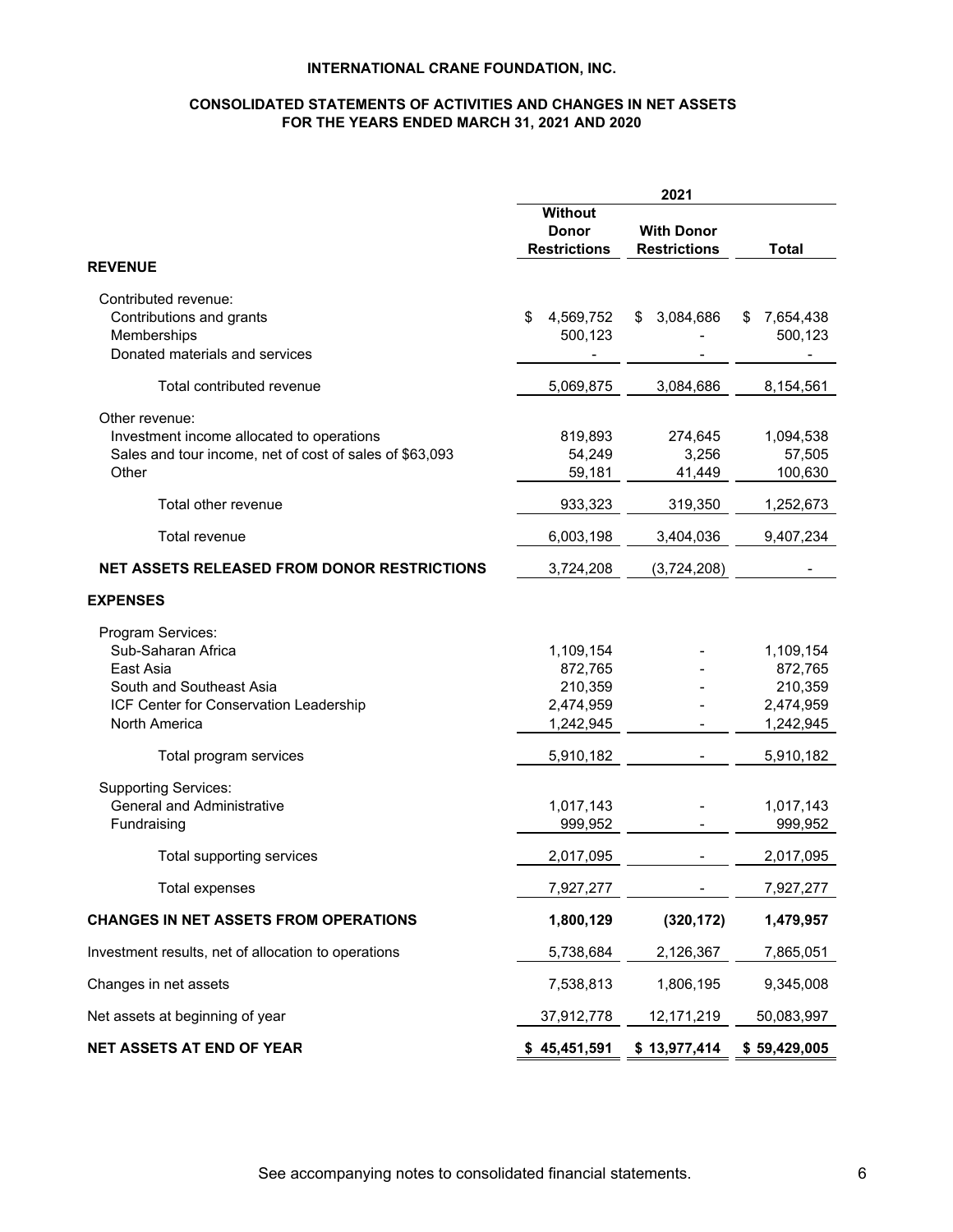# **CONSOLIDATED STATEMENTS OF ACTIVITIES AND CHANGES IN NET ASSETS FOR THE YEARS ENDED MARCH 31, 2021 AND 2020**

|                                                                                                                                             |                                                             | 2020                                     |                                                             |
|---------------------------------------------------------------------------------------------------------------------------------------------|-------------------------------------------------------------|------------------------------------------|-------------------------------------------------------------|
|                                                                                                                                             | Without<br><b>Donor</b><br><b>Restrictions</b>              | <b>With Donor</b><br><b>Restrictions</b> | <b>Total</b>                                                |
| <b>REVENUE</b>                                                                                                                              |                                                             |                                          |                                                             |
| Contributed revenue:<br>Contributions and grants<br>Memberships<br>Donated materials and services                                           | \$10,262,126<br>442,308                                     | 3,966,163<br>\$<br>59,289                | \$14,228,289<br>442,308<br>59,289                           |
| Total contributed revenue                                                                                                                   | 10,704,434                                                  | 4,025,452                                | 14,729,886                                                  |
| Other revenue:<br>Investment income allocated to operations<br>Sales and tour income, net of cost of sales of \$51,831<br>Other             | 946,056<br>67,246<br>94,884                                 | 247,428<br>12,920<br>58,217              | 1,193,484<br>80,166<br>153,101                              |
| Total other revenue                                                                                                                         | 1,108,186                                                   | 318,565                                  | 1,426,751                                                   |
| Total revenue                                                                                                                               | 11,812,620                                                  | 4,344,017                                | 16,156,637                                                  |
| <b>NET ASSETS RELEASED FROM DONOR RESTRICTIONS</b>                                                                                          | 13,364,065                                                  | (13, 364, 065)                           |                                                             |
| <b>EXPENSES</b>                                                                                                                             |                                                             |                                          |                                                             |
| Program Services:<br>Sub-Saharan Africa<br>East Asia<br>South and Southeast Asia<br>ICF Center for Conservation Leadership<br>North America | 1,128,504<br>1,037,547<br>299,287<br>2,176,090<br>1,265,799 |                                          | 1,128,504<br>1,037,547<br>299,287<br>2,176,090<br>1,265,799 |
| Total program services                                                                                                                      | 5,907,227                                                   |                                          | 5,907,227                                                   |
| <b>Supporting Services:</b><br><b>General and Administrative</b><br>Fundraising                                                             | 967,103<br>964,543                                          |                                          | 967,103<br>964,543                                          |
| Total supporting services                                                                                                                   | 1,931,646                                                   |                                          | 1,931,646                                                   |
| Total expenses                                                                                                                              | 7,838,873                                                   |                                          | 7,838,873                                                   |
| <b>CHANGES IN NET ASSETS FROM OPERATIONS</b>                                                                                                | 17,337,812                                                  | (9,020,048)                              | 8,317,764                                                   |
| Investment results, net of allocation to operations                                                                                         | (1,929,823)                                                 | (599, 821)                               | (2,529,644)                                                 |
| Changes in net assets                                                                                                                       | 15,407,989                                                  | (9,619,869)                              | 5,788,120                                                   |
| Net assets at beginning of year                                                                                                             | 22,504,789                                                  | 21,791,088                               | 44,295,877                                                  |
| <b>NET ASSETS AT END OF YEAR</b>                                                                                                            | \$37,912,778                                                | \$12,171,219                             | \$50,083,997                                                |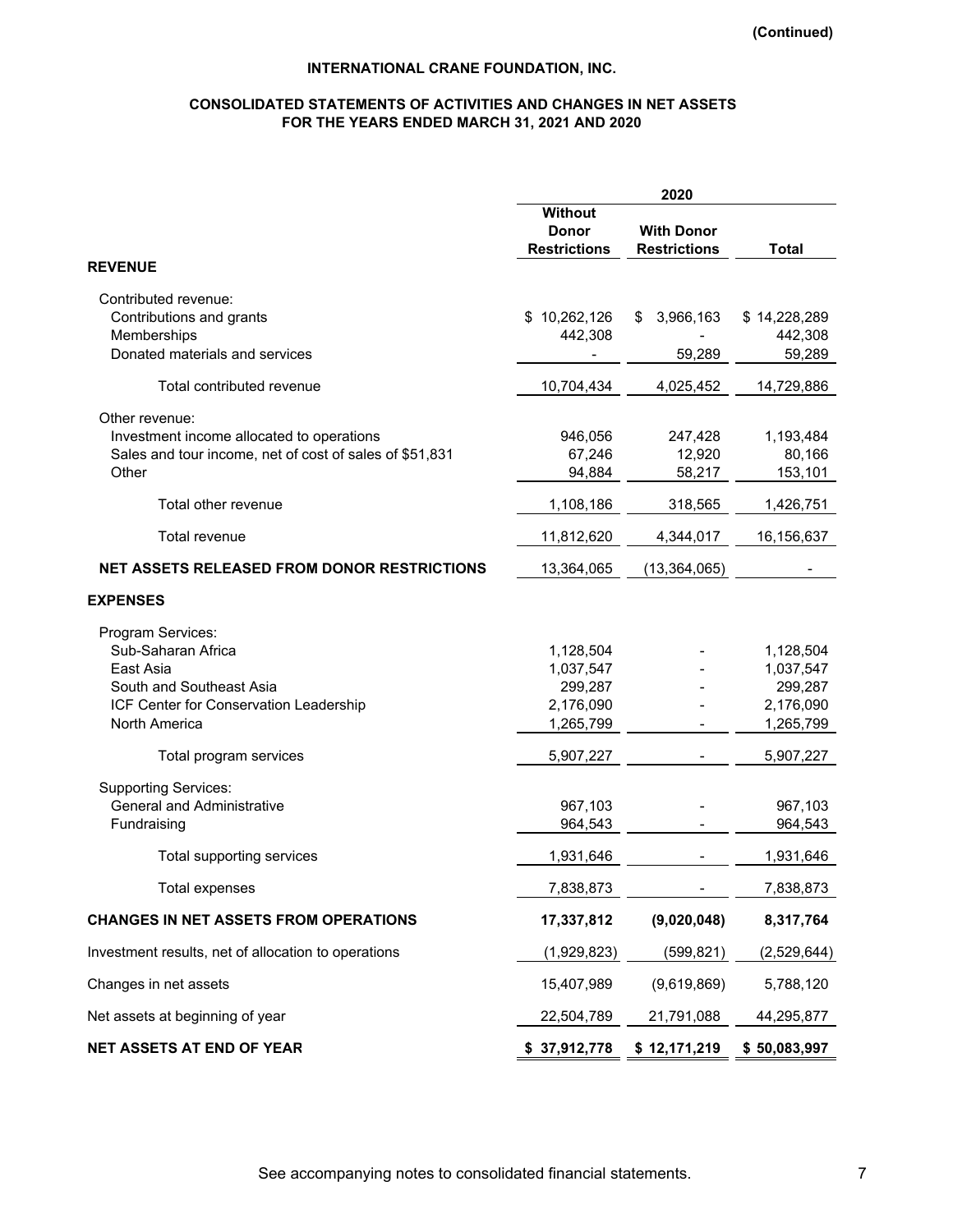# **CONSOLIDATED STATEMENT OF FUNCTIONAL EXPENSESFOR THE YEAR ENDED MARCH 31, 2021**

|                                                  |                                  |         |               |                                       | <b>Program Services</b>                                    |                         |                                     | <b>Supporting Services</b>           |                    |             |                          |  |
|--------------------------------------------------|----------------------------------|---------|---------------|---------------------------------------|------------------------------------------------------------|-------------------------|-------------------------------------|--------------------------------------|--------------------|-------------|--------------------------|--|
|                                                  | Sub-<br><b>Saharan</b><br>Africa |         | East Asia     | South and<br><b>Southeast</b><br>Asia | <b>ICF Center for</b><br><b>Conservation</b><br>Leadership | <b>North</b><br>America | Total<br>Program<br><b>Services</b> | General and<br><b>Administrative</b> | <b>Fundraising</b> |             | Total<br><b>Expenses</b> |  |
| Assistance and grants to<br>other organizations, |                                  |         |               |                                       |                                                            |                         |                                     |                                      |                    |             |                          |  |
| governments and individuals                      | \$                               | 616,311 | 265,808<br>\$ | 23,009<br>\$                          | 7,397<br>-\$                                               | 100,362<br>\$           | \$1,012,887                         | \$                                   | \$                 |             | \$1,012,887              |  |
| Salaries, wages and benefits                     |                                  | 37,554  | 197,844       | 123,962                               | 955,186                                                    | 942,075                 | 2,256,621                           | 738,695                              | 723,238            | 1,461,933   | 3,718,554                |  |
| Contracted staff                                 |                                  | 230,938 | 245,706       | 18,570                                | 65,272                                                     | 71,650                  | 632,136                             |                                      |                    |             | 632,136                  |  |
| Professional services                            |                                  | 85,692  | 54,845        | 31,020                                | 7,224                                                      | 26,611                  | 205,392                             | 97,753                               | 2,710              | 100,463     | 305,855                  |  |
| Advertising and promotion                        |                                  | 9,812   | 21,826        | 38                                    | 60,819                                                     | 10,083                  | 102,578                             | 176                                  | 70,812             | 70,988      | 173,566                  |  |
| Office and maintenance                           |                                  |         |               |                                       |                                                            |                         |                                     |                                      |                    |             |                          |  |
| supplies                                         |                                  | 26,413  | 2,915         | 9,562                                 | 169,212                                                    | 18,022                  | 226,124                             | 31,688                               | 120,018            | 151,706     | 377,830                  |  |
| Information technology                           |                                  | 7,851   | 3,922         | 1,585                                 | 35,151                                                     | 12,916                  | 61,425                              | 98,612                               | 22,676             | 121,288     | 182,713                  |  |
| Utilities, rent and insurance                    |                                  | 22,691  | 39,174        |                                       | 141,058                                                    | 15,910                  | 218,833                             | 9,313                                | 176                | 9,489       | 228,322                  |  |
| Travel and conferences                           |                                  | 51,793  | 30,994        | 2,343                                 | 12,945                                                     | 24,362                  | 122,437                             | 2,045                                | 18,328             | 20,373      | 142,810                  |  |
| Research and crane care                          |                                  |         |               |                                       |                                                            |                         |                                     |                                      |                    |             |                          |  |
| supplies                                         |                                  | 18,966  | 2,835         | 173                                   | 50,914                                                     | 19,214                  | 92,102                              |                                      | 700                | 700         | 92,802                   |  |
| Other                                            |                                  | 1,133   | 6,896         | 97                                    | 56,114                                                     | 1,740                   | 65,980                              | 11,670                               | 35,524             | 47,194      | 113,174                  |  |
| Depreciation                                     |                                  |         |               |                                       | 913,667                                                    |                         | 913,667                             | 27,191                               | 5,770              | 32,961      | 946,628                  |  |
| <b>TOTAL</b>                                     | \$1,109,154                      |         | 872,765<br>S  | \$210,359                             | 2,474,959<br>S                                             | \$1,242,945             | \$5,910,182                         | 1,017,143                            | 999,952            | \$2,017,095 | \$7,927,277              |  |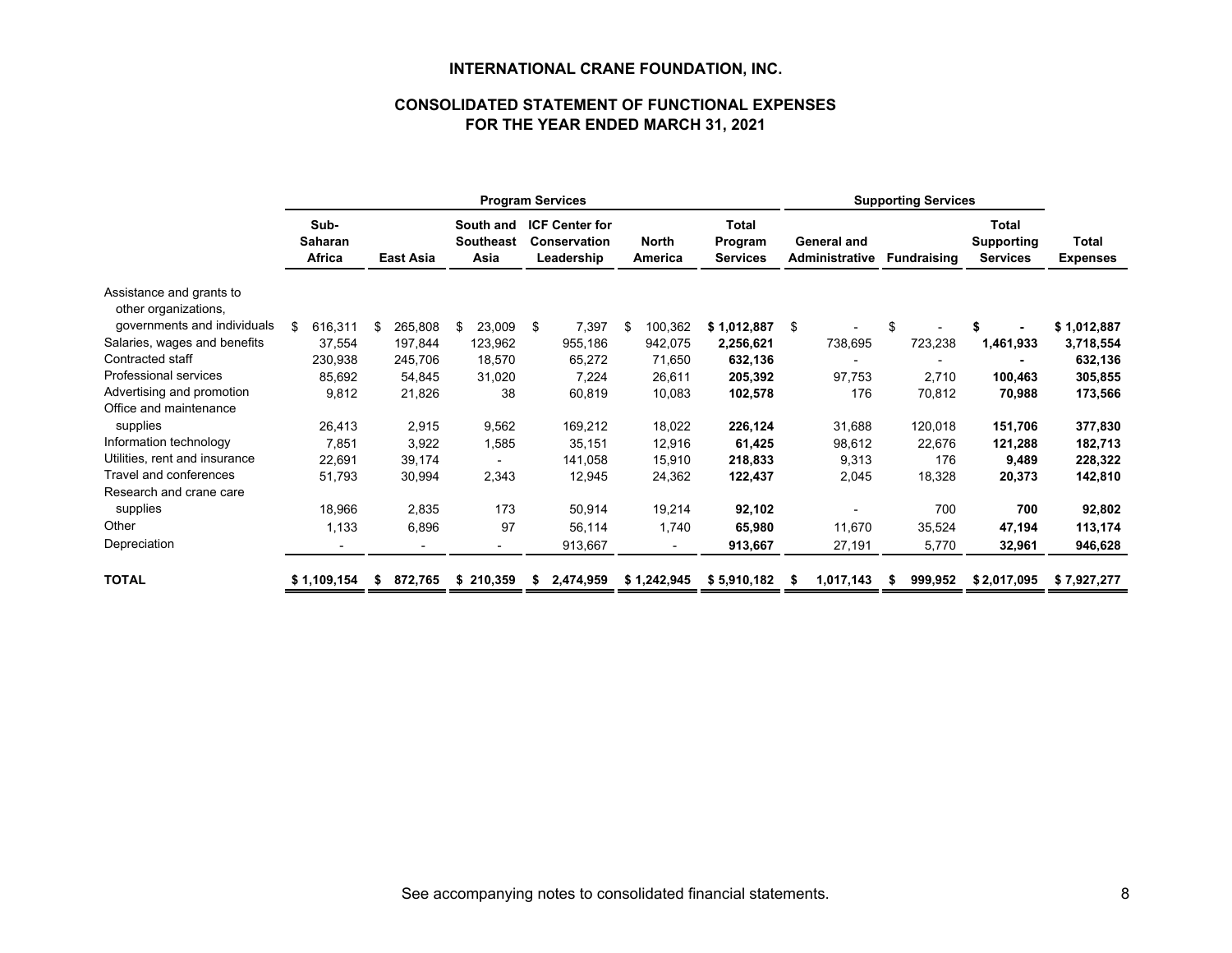# **CONSOLIDATED STATEMENT OF FUNCTIONAL EXPENSESFOR THE YEAR ENDED MARCH 31, 2020**

|                                                  |                                  |             |           |             | <b>Program Services</b>               |                                                            |                         |                                            |           |    |                                             |                    |                                               |                                 |
|--------------------------------------------------|----------------------------------|-------------|-----------|-------------|---------------------------------------|------------------------------------------------------------|-------------------------|--------------------------------------------|-----------|----|---------------------------------------------|--------------------|-----------------------------------------------|---------------------------------|
|                                                  | Sub-<br><b>Saharan</b><br>Africa |             | East Asia |             | South and<br><b>Southeast</b><br>Asia | <b>ICF Center for</b><br><b>Conservation</b><br>Leadership | <b>North</b><br>America | <b>Total</b><br>Program<br><b>Services</b> |           |    | <b>General and</b><br><b>Administrative</b> | <b>Fundraising</b> | Total<br><b>Supporting</b><br><b>Services</b> | <b>Total</b><br><b>Expenses</b> |
| Assistance and grants to<br>other organizations, |                                  |             |           |             |                                       |                                                            |                         |                                            |           |    |                                             |                    |                                               |                                 |
| governments and individuals                      | \$                               | 974,372     | \$        | 256,776     | \$<br>6.000                           | \$<br>11,698                                               | \$<br>26,000            | \$1,274,846                                |           | \$ |                                             |                    |                                               | \$1,274,846                     |
| Salaries, wages and benefits                     |                                  | 48,644      |           | 273,248     | 132,958                               | 926,789                                                    | 913,548                 |                                            | 2,295,187 |    | 658,725                                     | 694,093            | 1,352,818                                     | 3,648,005                       |
| Contracted staff                                 |                                  | 20,600      |           | 224,471     |                                       | 65,118                                                     | 68,949                  |                                            | 379,138   |    |                                             |                    |                                               | 379,138                         |
| Professional services                            |                                  | 1,592       |           | 50,886      | 144,312                               | 20,767                                                     | 49,482                  |                                            | 267,039   |    | 104,567                                     | 51,526             | 156,093                                       | 423,132                         |
| Advertising and promotion                        |                                  | 283         |           | 25,960      |                                       | 74,605                                                     | 23,773                  |                                            | 124,621   |    | 3,235                                       | 49,092             | 52,327                                        | 176,948                         |
| Office and maintenance                           |                                  |             |           |             |                                       |                                                            |                         |                                            |           |    |                                             |                    |                                               |                                 |
| supplies                                         |                                  | 4,722       |           | 9,037       | 2,378                                 | 208,555                                                    | 17,161                  |                                            | 241,853   |    | 16,571                                      | 70,767             | 87,338                                        | 329,191                         |
| Information technology                           |                                  | 792         |           | 855         | $\overline{\phantom{a}}$              | 12,706                                                     | 12,813                  |                                            | 27,166    |    | 109,519                                     | 21,171             | 130,690                                       | 157,856                         |
| Utilities, rent and insurance                    |                                  | 10,374      |           | 40,839      |                                       | 147,237                                                    | 15,134                  |                                            | 213,584   |    | 8,425                                       | 74                 | 8,499                                         | 222,083                         |
| Travel and conferences                           |                                  | 61,020      |           | 133,845     | 13,614                                | 72,637                                                     | 87,342                  |                                            | 368,458   |    | 33,064                                      | 62,932             | 95,996                                        | 464,454                         |
| Research and crane care                          |                                  |             |           |             |                                       |                                                            |                         |                                            |           |    |                                             |                    |                                               |                                 |
| supplies                                         |                                  | 3,254       |           | 6,105       |                                       | 70,120                                                     | 49,994                  |                                            | 129,473   |    | 311                                         | 180                | 491                                           | 129,964                         |
| Other                                            |                                  | 2,851       |           | 15,525      | 25                                    | 72,065                                                     | 1,603                   |                                            | 92,069    |    | 4,598                                       | 8,748              | 13,346                                        | 105,415                         |
| Depreciation                                     |                                  |             |           |             |                                       | 493,793                                                    |                         |                                            | 493,793   |    | 28,088                                      | 5,960              | 34,048                                        | 527,841                         |
| <b>TOTAL</b>                                     |                                  | \$1,128,504 |           | \$1,037,547 | \$299,287                             | \$<br>2,176,090                                            | \$1,265,799             | \$5,907,227                                |           |    | 967,103                                     | 964,543            | \$1,931,646                                   | \$7,838,873                     |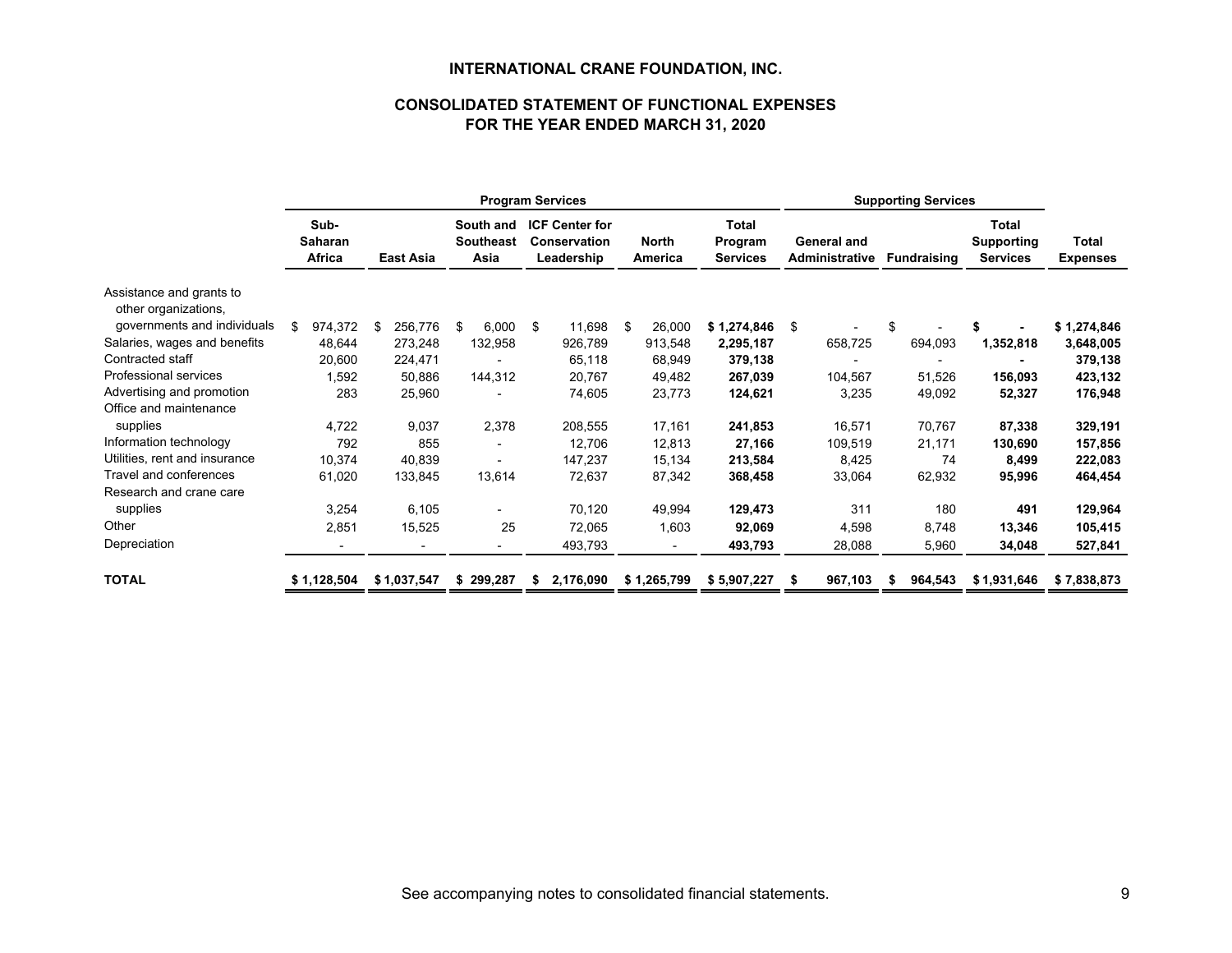# **CONSOLIDATEDSTATEMENTS OF CASH FLOWS FOR THE YEARS ENDED MARCH 31, 2021 AND 2020**

|                                                                                                                                                                                                                                                                                                                                                                                                                                                                                                                                                  | 2021                                                                                                                                              |     | 2020                                                                                                                                             |
|--------------------------------------------------------------------------------------------------------------------------------------------------------------------------------------------------------------------------------------------------------------------------------------------------------------------------------------------------------------------------------------------------------------------------------------------------------------------------------------------------------------------------------------------------|---------------------------------------------------------------------------------------------------------------------------------------------------|-----|--------------------------------------------------------------------------------------------------------------------------------------------------|
| <b>CASH FLOWS FROM OPERATING ACTIVITIES</b>                                                                                                                                                                                                                                                                                                                                                                                                                                                                                                      |                                                                                                                                                   |     |                                                                                                                                                  |
| Changes in net assets                                                                                                                                                                                                                                                                                                                                                                                                                                                                                                                            | \$<br>9,345,008                                                                                                                                   | \$  | 5,788,120                                                                                                                                        |
| Adjustments to reconcile changes in net assets to<br>net cash provided by operating activities:                                                                                                                                                                                                                                                                                                                                                                                                                                                  |                                                                                                                                                   |     |                                                                                                                                                  |
| Depreciation and amortization<br>Realized and unrealized (gains) losses on investments<br>Contributions restricted for endowment<br>Change in beneficial interest in charitable remainder trust<br>Contributions restricted for capital improvements<br>(Gain) loss on sale of property and equipment<br>Receipt of donated investments<br>Proceeds from sales of donated investments<br>Decrease in present value discount<br>Decrease (increase) in:<br>Unconditional promises to give<br>Bequest receivable<br>Advances and other receivables | 946,628<br>(8,252,991)<br>(1,000)<br>(253, 052)<br>(398, 755)<br>(3,329)<br>(360, 477)<br>361,007<br>(25, 203)<br>2,175,817<br>7,100,000<br>3,444 |     | 527,841<br>1,885,970<br>(110,000)<br>35,355<br>(56, 825)<br>32,818<br>(278, 887)<br>279,406<br>(51, 409)<br>1,598,655<br>(7, 100, 000)<br>43,844 |
| Inventory<br>Prepaid expenses                                                                                                                                                                                                                                                                                                                                                                                                                                                                                                                    | (27,067)<br>(42, 722)                                                                                                                             |     | (9,016)<br>52,511                                                                                                                                |
| (Decrease) increase in:<br>Accounts payable and accrued liabilities<br>Accrued salaries and related benefits<br>Construction retainage payable<br>Deferred revenue and refundable advances                                                                                                                                                                                                                                                                                                                                                       | (268, 317)<br>50,733<br>(271, 234)<br>56,436                                                                                                      |     | (162,050)<br>(22, 852)<br>47,280<br>(80, 525)                                                                                                    |
| Net cash provided by operating activities                                                                                                                                                                                                                                                                                                                                                                                                                                                                                                        | <u>10,134,926</u>                                                                                                                                 |     | 2,420,236                                                                                                                                        |
| <b>CASH FLOWS FROM INVESTING ACTIVITIES</b>                                                                                                                                                                                                                                                                                                                                                                                                                                                                                                      |                                                                                                                                                   |     |                                                                                                                                                  |
| Purchase of property and equipment<br>Payments for construction in progress<br>Proceeds from sale of property and equipment<br>Purchase of investments<br>Proceeds from sale of investments                                                                                                                                                                                                                                                                                                                                                      | (182, 964)<br>(1,032,828)<br>3,329<br>(10, 971, 718)<br>3,963,433                                                                                 |     | (158, 872)<br>(6,026,149)<br>2,900<br>(3,088,709)<br>3,731,483                                                                                   |
| Net cash used by investing activities                                                                                                                                                                                                                                                                                                                                                                                                                                                                                                            | (8,220,748)                                                                                                                                       |     | (5,539,347)                                                                                                                                      |
| <b>CASH FLOWS FROM FINANCING ACTIVITIES</b>                                                                                                                                                                                                                                                                                                                                                                                                                                                                                                      |                                                                                                                                                   |     |                                                                                                                                                  |
| Contributions restricted for endowment<br>Contributions restricted for capital improvements<br>Proceeds from note payable                                                                                                                                                                                                                                                                                                                                                                                                                        | 1,000<br>398,755<br>618,280                                                                                                                       |     | 110,000<br>56,825                                                                                                                                |
| Proceeds from related party loan payable<br>Satisfaction of related party loan payable                                                                                                                                                                                                                                                                                                                                                                                                                                                           | (1,965,000)                                                                                                                                       |     | 4,000,000<br>(2,035,000)                                                                                                                         |
| Net cash (used) provided by financing activities                                                                                                                                                                                                                                                                                                                                                                                                                                                                                                 | (946, 965)                                                                                                                                        |     | 2,131,825                                                                                                                                        |
| Net increase (decrease) in cash and cash equivalents                                                                                                                                                                                                                                                                                                                                                                                                                                                                                             | 967,213                                                                                                                                           |     | (987, 286)                                                                                                                                       |
| Cash and cash equivalents at beginning of year                                                                                                                                                                                                                                                                                                                                                                                                                                                                                                   | 4,931,629                                                                                                                                         |     | 5,918,915                                                                                                                                        |
| CASH AND CASH EQUIVALENTS AT END OF YEAR, INCLUDING<br>RESTRICTED CASH OF \$315,723 IN 2021 AND \$366,815 IN 2020                                                                                                                                                                                                                                                                                                                                                                                                                                | 5,898,842                                                                                                                                         | \$_ | 4,931,629                                                                                                                                        |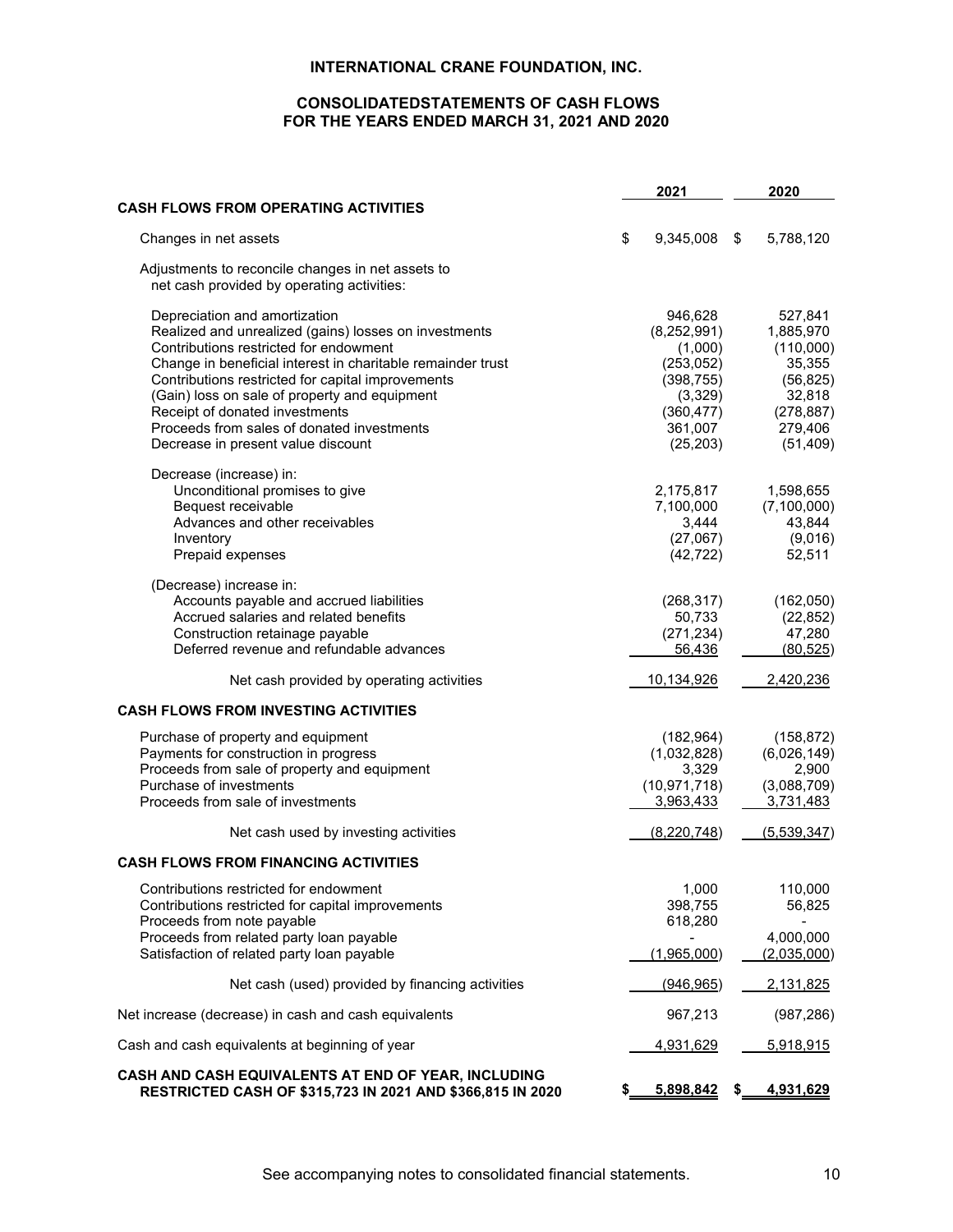# **CONSOLIDATEDSTATEMENTS OF CASH FLOWS FOR THE YEARS ENDED MARCH 31, 2021 AND 2020**

| <b>SUPPLEMENTAL INFORMATION:</b>                                      | 2021      |    | 2020      |
|-----------------------------------------------------------------------|-----------|----|-----------|
| <b>Interest Paid</b>                                                  | 22,995    | S. | 30,861    |
| <b>SCHEDULE OF NONCASH INVESTING TRANSACTIONS:</b>                    |           |    |           |
| <b>Reclassification of Construction in Progress to Capital Assets</b> | 1,032,828 | s. | 9.578,437 |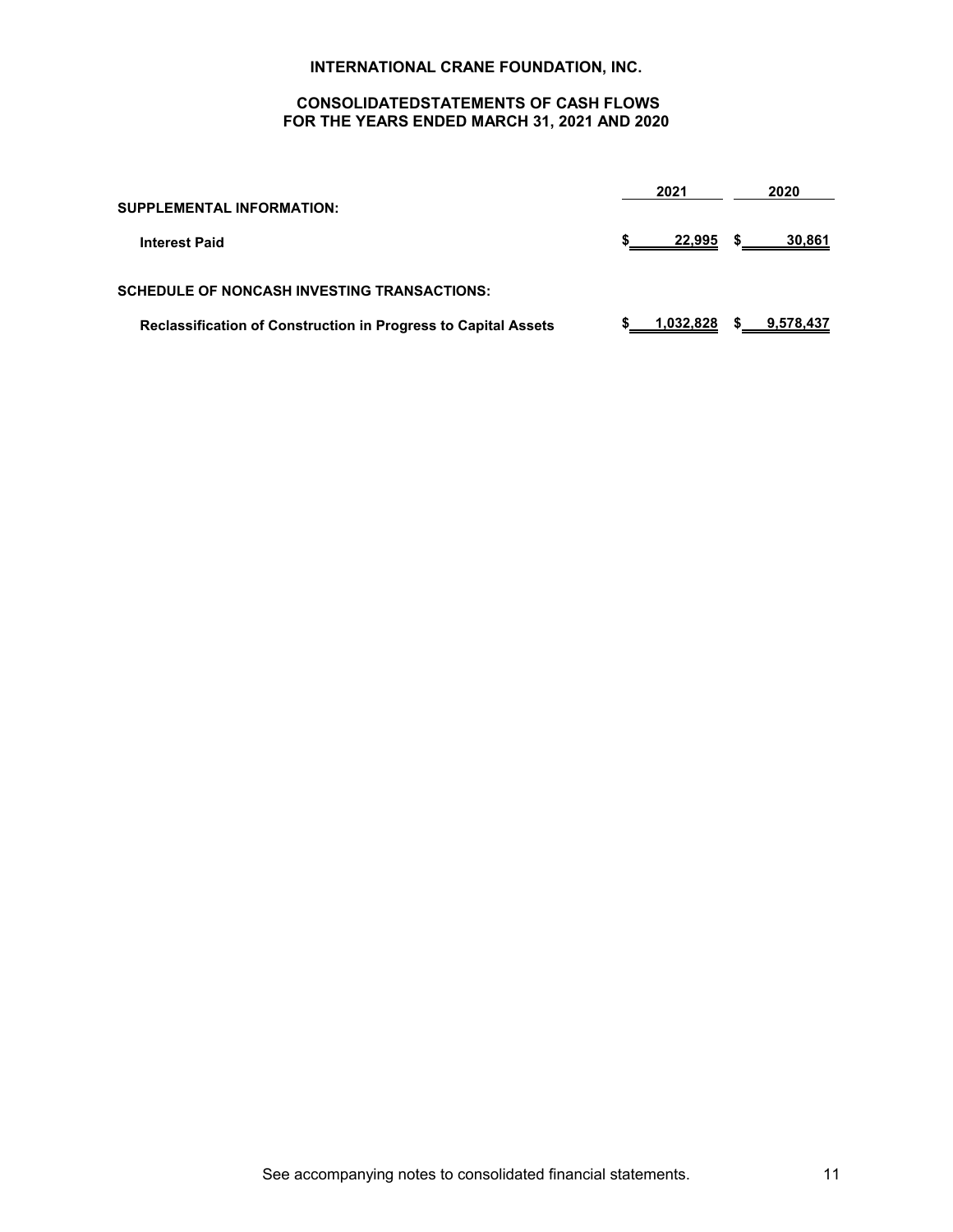# **NOTES TO CONSOLIDATED FINANCIAL STATEMENTS MARCH 31, 2021 AND 2020**

# **1. SUMMARY OF SIGNIFICANT ACCOUNTING POLICIES AND GENERAL INFORMATION**

Organization -

International Crane Foundation, Inc. (the Foundation) is a non-profit organization, incorporated and located in the State of Wisconsin. The Foundation works worldwide to conserve cranes and the ecosystems, watersheds, and flyways on which they depend. Activities of the Foundation include the promotion and support of research, captive propagation, restocking of preservation areas, public education and habitat preservation. Cranes under the Foundation's care are either owned by or on loan to the Foundation. The Foundation is primarily supported by contributions from individuals, corporations, foundations and governments.

The Foundation maintains local offices in China, Uganda and Zambia. The Uganda and Zambia offices were established during fiscal year 2020 (January 3, 2020 and July 19, 2019, respectively). In China and Uganda, the Foundation is registered as a representative/branch office of the U.S. entity. In Zambia, the Foundation has registered as a Company Limited by Guarantee, under The Companies Act of 2017 (Act No. 10) and The Companies Regulations of 2018 (Section 14). The financial activities of the aforementioned offices (most of which are in China during the reported periods) have been included in the accompanying financial statements.

The Foundation also maintains a domestic branch office in Rockport, Texas.

Principles of consolidation -

The accounts of International Crane Foundation, Inc. have been consolidated with the accounts of International Crane Foundation (a company limited by guarantee under the laws of Zambia) in accordance with accounting principles generally accepted in the United States of America (U.S. GAAP) which require that controlled and financially interrelated organizations be consolidated. All intercompany transactions and balances have been eliminated in consolidation.

Basis of presentation -

The accompanying consolidated financial statements are presented on the accrual basis of accounting, and in accordance with Financial Accounting Standards Board (FASB) Accounting Standards Update (ASU) 2016-14, *Presentation of Financial Statements of Not-for-Profit Entitie*s. As such, net assets are reported within two net asset classifications: without donor restrictions and with donor restrictions. Descriptions of the two net asset categories are as follows:

- **Net Assets Without Donor Restrictions** Net assets available for use in general operations and not subject to donor restrictions are recorded as "net assets without donor restrictions". Assets restricted solely through the actions of the Board of Directors (Board) are referred to as Board Designated and are also reported as net assets without donor restrictions.
- **Net Assets With Donor Restrictions** Net assets may be subject to donor-imposed stipulations that are more restrictive than the Foundation's mission and purpose. Some donor imposed restrictions are temporary in nature, such as those that will be met by the passage of time or other events specified by the donor. Donor imposed restrictions are released when the restriction expires, that is, when the stipulated time has elapsed, when the stipulated purpose for which the resource was restricted has been fulfilled, or both. Other donor imposed restrictions are perpetual in nature, where the donor stipulates that resources be maintained in perpetuity. Gifts of long-lived assets and gifts of cash restricted for the acquisition of long-lived assets are recognized as revenue without donor restrictions when the assets are placed in service.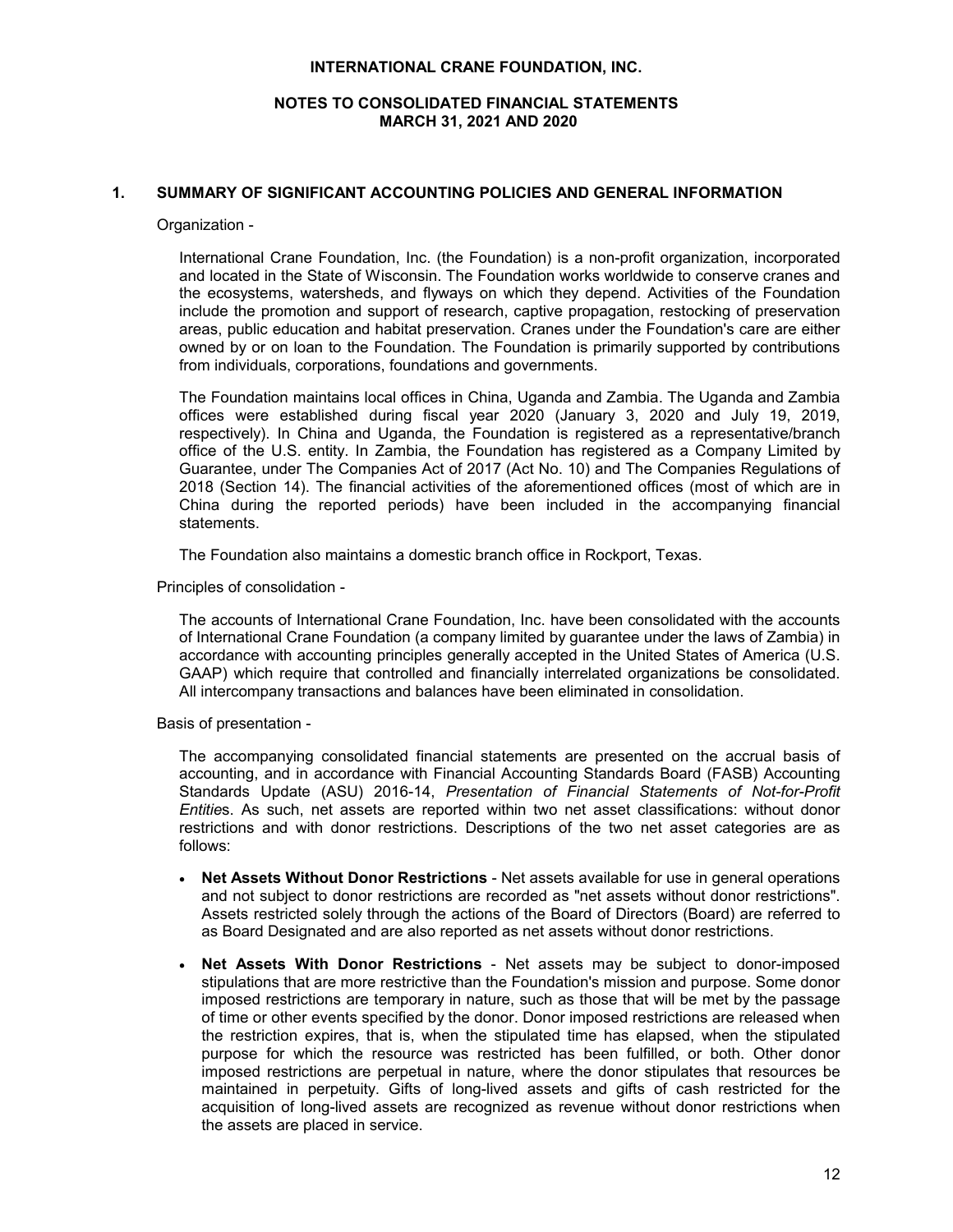# **NOTES TO CONSOLIDATED FINANCIAL STATEMENTS MARCH 31, 2021 AND 2020**

# **1. SUMMARY OF SIGNIFICANT ACCOUNTING POLICIES AND GENERAL INFORMATION (Continued)**

New accounting pronouncement adopted -

During fiscal year 2021, the Foundation adopted Accounting Standards Update (ASU) 2014-09, *Revenue from Contracts with Customers* (Topic 606), as amended. The ASU provides a framework for recognizing revenue and is intended to improve comparability of revenue recognition practices across for-profit and non-profit entities. Analysis of the various provisions of this standard resulted in no significant changes in the way the Foundation recognized revenue; however, the presentation and disclosures of revenue have been enhanced. The Foundation has elected to opt out of all (or certain) disclosures not required for nonpublic entities and also elected a modified retrospective approach for implementation.

Cash and cash equivalents -

The Foundation considers all cash and other highly liquid instruments with initial maturities of three months or less to be cash equivalents.

Bank deposit accounts are insured by the Federal Deposit Insurance Corporation ("FDIC") up to a limit of \$250,000. At times during the year, the Foundation maintains cash balances in excess of the FDIC insurance limits. Management believes the risk in these situations to be minimal.

The Foundation maintained \$71,800 and \$60,046 of cash and cash equivalents on hand and with financial institutions in foreign countries at March 31, 2021 and 2020, respectively. The majority of funds invested in foreign bank accounts are uninsured.

Investments -

Investments are recorded at their readily determinable fair value. Realized and unrealized gains and losses are included in net investment income (loss) in the accompanying Consolidated Statements of Activities and Changes in Net Assets. Investments restricted to endowments are comprised of permanently restricted awards received by the Foundation and invested in mutual funds and private company preferred stock.

Investments acquired by gift, including private company preferred stock, are recorded at their fair value at the date of the gift. The Foundation's policy is to liquidate all gifts of investments as soon as possible after the gift, unless specified otherwise by the donor.

Beneficial interest in charitable remainder trust -

The fair value of the charitable remainder trust consists of the market value of the portion of investments in the trust pledged to the Foundation, discounted using rates and terms found in the appropriate mortality tables. The trust provides for the payment of distributions to beneficiaries for the remainder of their lives. At the end of the trust term, the remaining asset will be available for the Foundation's general use. The trust is classified as a Level 3 investment.

Receivables (Unconditional promises to give, bequests, advances and other) -

Unconditional promises to give and bequests are recorded at the net present value of future cash flows, which approximates fair value. Conditional promises to give are not recorded until the donor's conditions are met. Advances and other receivables approximate fair value.

Based on its review and evaluation of all receivable balances due as of March 31, 2021 and 2020, management considers all amounts to be fully collectible. Accordingly, an allowance for doubtful accounts has not been established.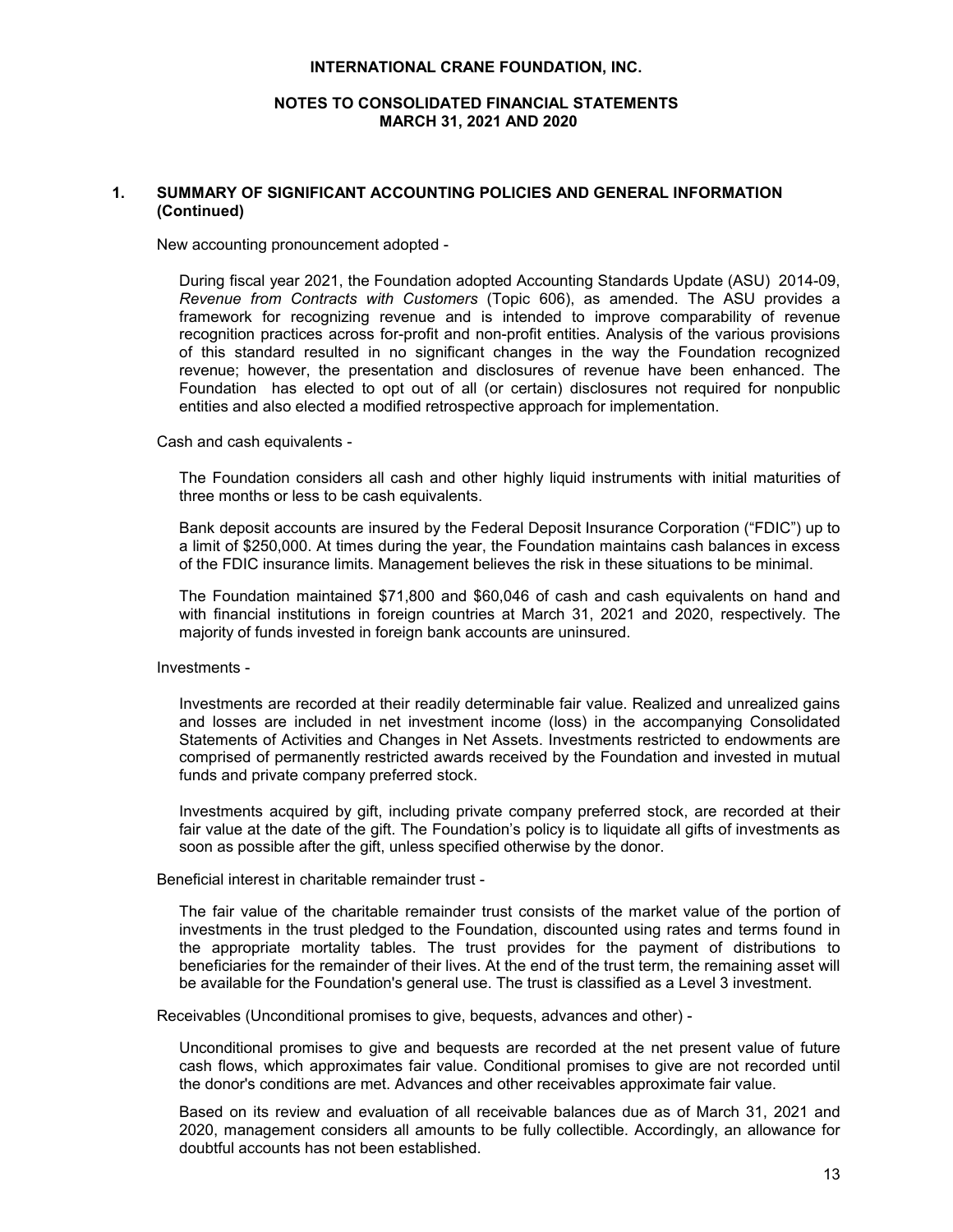# **NOTES TO CONSOLIDATED FINANCIAL STATEMENTS MARCH 31, 2021 AND 2020**

# **1. SUMMARY OF SIGNIFICANT ACCOUNTING POLICIES AND GENERAL INFORMATION (Continued)**

Inventory -

Inventory consists of merchandise held for resale, which is recorded at the lower of cost or net realizable value.

#### Property and equipment -

Property and equipment acquisitions in excess of \$5,000 are capitalized and stated at cost. Property and equipment are depreciated on a straight-line basis over the estimated useful lives of the related assets, generally 3 to 20 years. Land is not amortized, however, buildings and site improvements are amortized over a 20 year period. The cost of maintenance and repairs is recorded as expenses are incurred.

Depreciation and amortization expense for the years ended March 31, 2021 and 2020 totaled \$946,628 and \$527,841, respectively.

#### Construction in progress -

Property and equipment acquisitions which are not placed into service at the time the assets are purchased are recorded as construction in progress. When such assets are placed into service, they are transferred to property and equipment and are depreciated (or amortized) over their estimated useful lives (depending on the type of asset).

#### Impairment of long-lived assets -

Management reviews asset carrying values whenever events or circumstances indicate that such carrying values may not be recoverable. The carrying values of assets is reduced by a charge in the Consolidated Statements of Activities and Changes in Net Assets to current fair value when assets are considered by management to be impaired (no impairment was recorded as of March 31, 2021 and 2020).

#### Income taxes -

International Crane Foundation, Inc. is exempt from federal income taxes under Section 501(c)(3) of the Internal Revenue Code. International Crane Foundation, Inc. is not a private foundation as defined under Section 509(a) of the Internal Revenue Code. International Crane Foundation, Inc. is also exempt from state income taxes.

International Crane Foundation (a company limited by guarantee under the laws of Zambia) is a local organization operating as a not-for-profit, subject to tax under the laws of Zambia.

#### Uncertain tax positions -

For the years ended March 31, 2021 and 2020, the Foundation has documented its consideration of FASB ASC 740-10, *Income Taxes*, that provides guidance for reporting uncertainty in income taxes and has determined that no material uncertain tax positions qualify for either recognition or disclosure in the consolidated financial statements.

#### Deferred revenue -

Deferred revenue consists of payments for group tours and events run by the Foundation and other refundable cash advances. The Foundation recognizes such revenue when the related tours and events occur and when refundable cash advances are earned.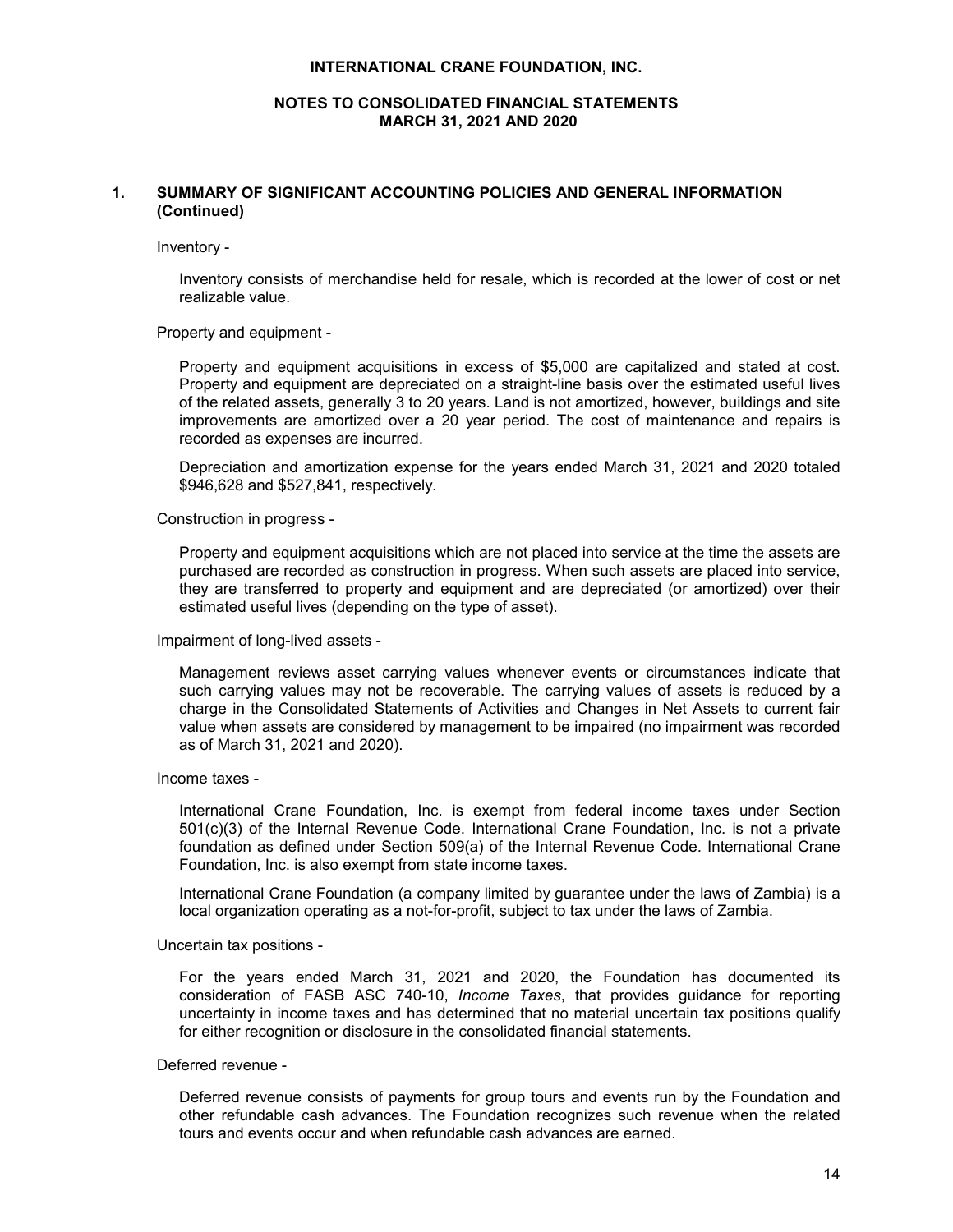# **NOTES TO CONSOLIDATED FINANCIAL STATEMENTS MARCH 31, 2021 AND 2020**

# **1. SUMMARY OF SIGNIFICANT ACCOUNTING POLICIES AND GENERAL INFORMATION (Continued)**

#### Revenue recognition -

The majority of the Foundation's revenue is received through awards from individuals, foundations, corporations, and other entities. Contributions and grants are recognized in the appropriate category of net assets in the period received. The Foundation performs an analysis of each award to determine if the revenue streams follow the contribution rules or if considered an exchange transaction. Revenue is considered a contribution when it is nonreciprocal in terms of benefits received by both parties. Revenue is considered an exchange transaction when it is reciprocal in that both parties receive a benefit.

For awards qualifying under the contribution rules, the treatment of revenue is further subdivided between unconditional and conditional revenue. For unconditional revenue, revenue is recorded when a promise is made, or funds are received which ever happens first. Awards qualifying as contributions that are unconditional that have donor restrictions are recognized as "without donor restrictions" only to the extent of actual expenses incurred in compliance with the donor-imposed restrictions and satisfaction of time restrictions. Funds in excess of expenses incurred are shown as net assets with donor restrictions in the accompanying consolidated financial statements. Conditional revenue is recognized upon the notification of the award and satisfaction of all conditions, if applicable.

Awards qualifying as conditional contributions contain a right of return or right of release from obligation provision and a defined barrier (or barriers), and the entity has limited discretion over how funds transferred should be spent. Accordingly, revenue is recognized when the condition or conditions are satisfied (when the related barrier has been overcome; generally, when qualifying expenditures are incurred); these transactions are nonreciprocal and classified as conditional, and are recognized as contributions when the revenue becomes unconditional. The Foundation considers all awards from governments to be conditional assistance, and accordingly have been recognized in the accompanying consolidated financial statements as revenue (without donor restrictions) at such time when the conditions have been met (when expenditures have occurred). Conditional promises to give are not recognized until the conditions on which they depend are substantially met.

Funds received, for these conditional contributions, in advance of the incurrence of qualifying expenditures are recorded as refundable advances; total refundable advances recognized in the accompanying consolidated financial statements as of March 31, 2021 and 2020 aggregated \$902,431 and \$281,072, respectively. As of March 31, 2021 and 2020, the total amount recognized as refundable advances (under conditional awards) aggregated \$76,413 and \$39,227, respectively.

All marketable securities contributed and subsequently sold within 30 days of receipt are recognized as contributions based on the fair value of the securities on the date of contribution using the average price between the highest and lowest quoted selling price on that date. If retained, the contribution is valued by the same method and the securities are subsequently recorded at fair value.

Revenue received from individuals for memberships represents a contribution to the Foundation as there are no substantial benefits received in exchange for the support received. Accordingly, memberships are accounted for in accordance with the "Contributions and grants" policy above.

Revenue classified as exchange transactions follow ASU 2014-09, *Revenue from Contracts With Customers*, and is recorded when the performance obligations are met; the revenue is recognized as "without donor restrictions" and the transaction price is based on the criteria stipulated in the agreements. For Sales and Tour Income (totaling \$54,249 and \$67,246 during the years ended March 31, 2021 and 2020. respectively), recognition of revenue occurs at the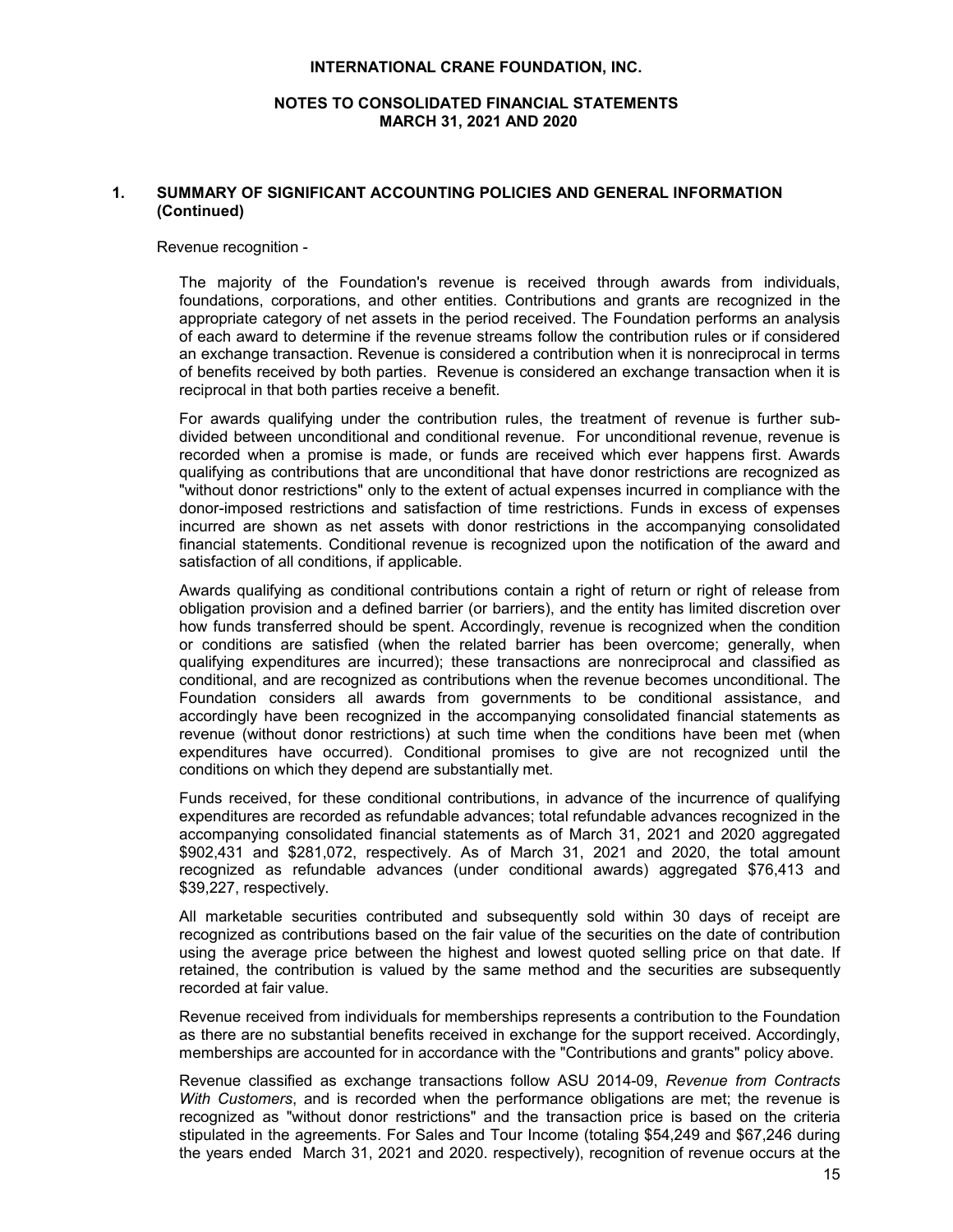# **NOTES TO CONSOLIDATED FINANCIAL STATEMENTS MARCH 31, 2021 AND 2020**

# **1. SUMMARY OF SIGNIFICANT ACCOUNTING POLICIES AND GENERAL INFORMATION (Continued)**

Revenue recognition (continued) -

point in time when the sale is transacted (and invoiced to customers). Funds received in advance of revenue recognition are recorded as deferred revenue; as of March 31, 2021 and 2020, deferred revenue totaled \$40,250 and \$60,227, respectively.

Donated materials and services -

The Foundation recognizes as revenue noncash contributions of goods when a single instance of a contribution is greater than or equal to \$5,000 in value. To the extent feasible, the Foundation shall determine the fair value of noncash contributions that meet or exceed the \$5,000 threshold in accordance with the guidance contained in FASB ASC 820, *Fair Value Measurement*. In all other cases, and at the Foundation's discretion, the Foundation shall use a qualified third party expert to determine the value.

Works of art and collectibles are not recognized on the date of donation; however, if the item(s) are subsequently sold, the net proceeds from the sale are recognized as contribution revenue on the date of sale.

The Foundation recognizes as contribution revenue donated services when a single instance of a contribution is greater than or equal to \$5,000 and they create or enhance a nonfinancial asset (such as property or equipment) or meet all of the following criteria: (1.) The service requires specialized skills; (2.) The service is provided by individuals who possess those skills; and (3.) The service would typically need to be purchased if not contributed.

Use of estimates -

The preparation of the consolidated financial statements in conformity with accounting principles generally accepted in the United States of America requires management to make estimates and assumptions that affect the reported amounts of assets and liabilities at the date of the consolidated financial statements and the reported amounts of revenue and expenses during the reporting period. Accordingly, actual results could differ from those estimates.

Functional cost allocation -

Costs incurred for specific programs or supporting services are charged directly to those program and supporting service categories. The financial statements also contain costs that are attributable to more than one program or supporting service.

Accordingly, these costs have been allocated among the programs and supporting services benefited. If a shared cost cannot be reasonably allocated to program or support activities, it will be assigned to the General & Administration category. The expenses allocated include salaries, wages, and benefits, contracted staff, utilities, insurance and print production costs based on estimates of time and effort. Depreciation is allocated on a square footage basis.

Supporting Services include the following categories:

- **Fundraising** includes costs related to developing and soliciting donations, sponsorships, memberships and grants. These costs include, but are not limited to, direct mailings, donor solicitation and on-going relations, marketing, and grant application writing.
- **General and Administration** these costs are defined as those related to general business management and executive oversight incurred in furtherance of the Foundation's mission related activities. These costs include, but are not limited to, general record keeping, payroll and benefits management, budgeting, general tax and compliance activities, general Information technology/communication costs, and human resources activities.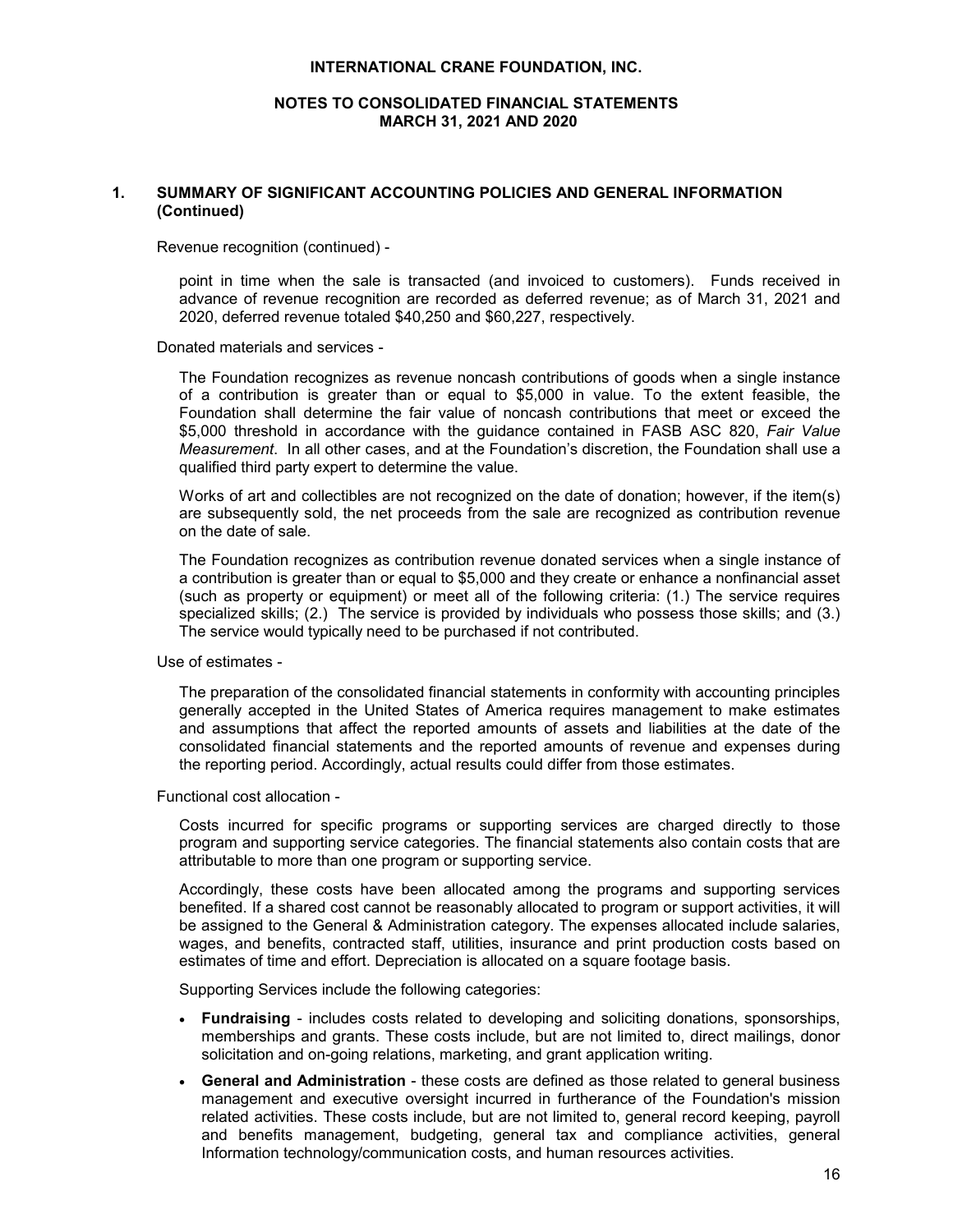# **NOTES TO CONSOLIDATED FINANCIAL STATEMENTS MARCH 31, 2021 AND 2020**

# **1. SUMMARY OF SIGNIFICANT ACCOUNTING POLICIES AND GENERAL INFORMATION (Continued)**

Functional cost allocation (continued) -

Program service categories as listed in the accompanying Consolidated Statements of Activities and Changes in Net Assets and the Consolidated Statements of Functional Expenses are described as follows:

**Sub-Saharan Africa** - Sub-Saharan Africa is home to six crane species, including four highly threatened resident species: endangered Grey Crowned Cranes and vulnerable Black Crowned, Wattled, Blue Cranes, and wintering Demoiselle and Eurasian Cranes. The International Crane Foundation is active in many countries across Africa, focused on understanding and resolving threats to cranes. Grey and Black Crowned Cranes are in serious decline due to capture for illegal domestication and trade, and loss of vital breeding wetlands. Wattled Cranes are most threatened by large dams and water diversions and associated wetland degradation. The Foundation's diverse conservation programs focus on restoring large floodplains for cranes, biodiversity, and the ecosystem services they provide; fostering community-based conservation of cranes and wetlands; securing cranes in agricultural landscapes; reducing the impact of illegal trade, powerlines, and energy development on cranes; and long-term monitoring and conservation planning. These efforts in Africa have created global models for sustainable water management, community-based natural resource conservation, and sustainable livelihoods.

**East Asia** - East Asia is home to eight crane species (the most of any region), including five threatened crane species - critically endangered Siberian Cranes, endangered Red Crowned Cranes, and vulnerable Hooded, White-naped and Black-necked Cranes. Intense land and water development pressures due to rapid economic growth threaten wetlands of vital importance to crane survival in this region. This conservation program builds on the strong cultural ties to cranes in East Asia to engage people and policy makers in conservation of protected areas and their surrounding landscapes. The program also addresses the global impact China's development and resource use will have on crane areas around the world. Conservation programs in East Asia include securing cranes and their key wetlands in the Amur/Heilong River Basin; sustaining viable wintering grounds for cranes in southeastern China; conserving Black-necked Cranes and their key wetlands in Western China; national outreach in China; crane conservation in the Korean DMZ; and crane flyway conservation across East Asia.

**South and Southeast Asia** - South and Southeast Asia are home to the threatened Sarus Crane and support wintering populations of Black-necked, Demoiselle, and Eurasian Cranes. Strong cultural and spiritual ties to Sarus Cranes in the Hindu and Buddhist religions of this region provide unique opportunities to engage people in the conservation of these intensely settled landscapes using the revered Sarus Crane as a flagship species. The Foundation leads two key conservation programs in the region. For more than thirty years, the Foundation has engaged in conservation of the Mekong Delta region of Vietnam and Cambodia, including establishing Tram Chim National Park (the largest wetland protected area in Vietnam), training a network of wetland scientists and managers that spans the region, and creating a global model for community-based wetland conservation at Phu My, Vietnam. In the Ayeyarwady Delta of Myanmar, our goal is to ensure long-term survival of Sarus Cranes and other biodiversity by demonstrating that natural floating rice can support sustainable livelihoods, rich biodiversity, and a healthier environment for cranes and people as an alternative to intensive, ecologicallydamaging rice production. We provide farmer training to improve floating rice production, help them generate new income streams by creating a brand of wildlife-friendly "Sarus Rice," and monitor biodiversity and livelihood benefits.

**North America** - North America is home to two crane species, including the world's rarest cranes - endangered Whooping Cranes and the most abundant cranes - Sandhill Cranes.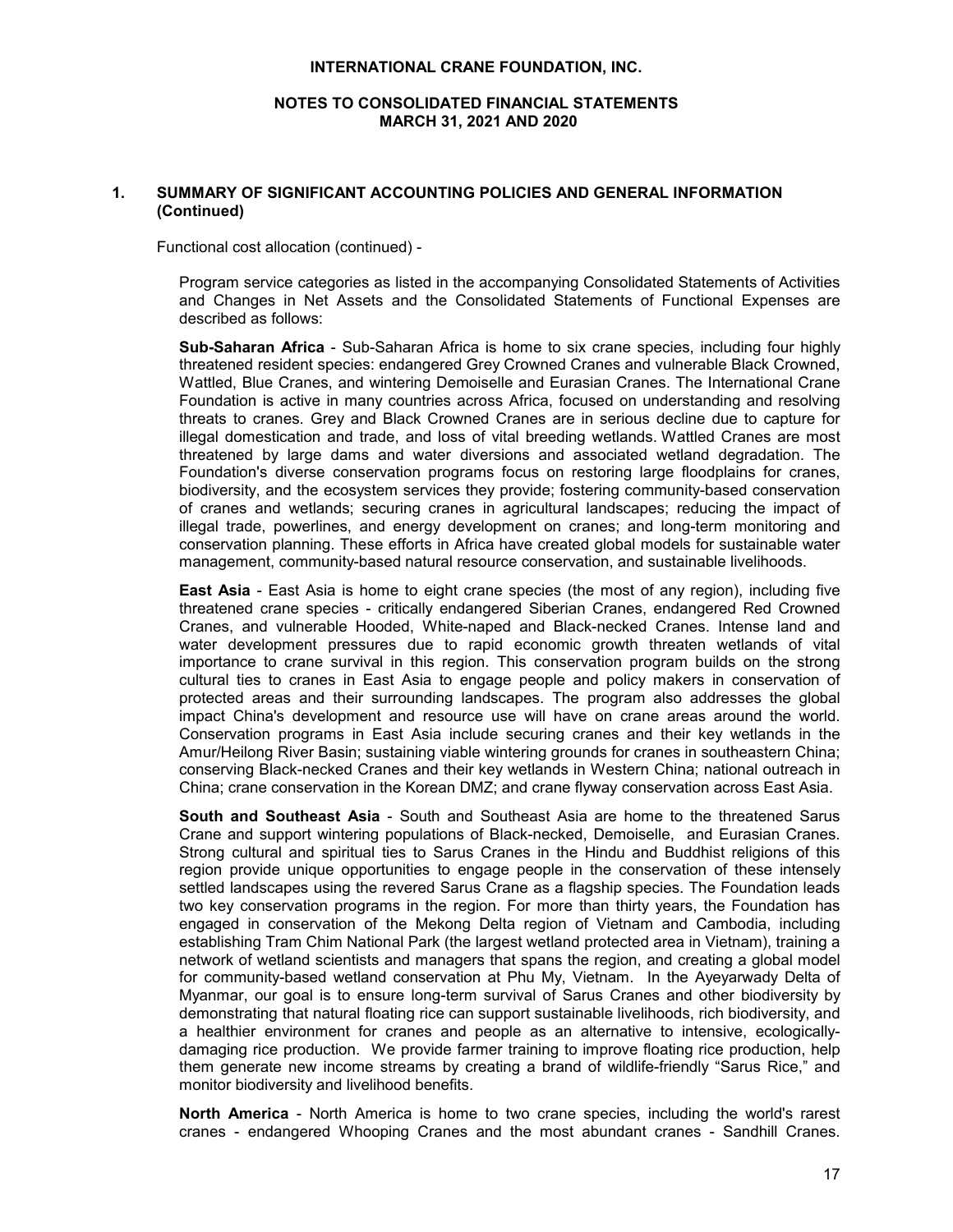# **NOTES TO CONSOLIDATED FINANCIAL STATEMENTS MARCH 31, 2021 AND 2020**

# **1. SUMMARY OF SIGNIFICANT ACCOUNTING POLICIES AND GENERAL INFORMATION (Continued)**

Functional cost allocation (continued) -

**North America (continued)** - Whooping Cranes face critical threats on their wintering grounds in and around Aransas National Wildlife Refuge in Texas, and along their long migratory flyway to their breeding grounds in Wood Buffalo, Canada. Foundation programs focus on conserving the Aransas-Wood Buffalo Whooping Crane flock; establishing a separate flock of Whooping Cranes through reintroductions in the Eastern United States; captive crane population management and research; and education and outreach to reduce threats to Whooping Cranes throughout their natural and reintroduced range. The Foundation's North America program also includes long-term Sandhill Crane research aimed at developing cross-cutting strategies for crane management on agricultural landscapes.

**ICF Center for Conservation Leadership** - ICF's headquarters includes a global center for conservation leadership, providing training and programs in: conservation science and management; wetland and grassland restoration and ecology; captive crane management and care; environmental education; and conservation communications. ICF's international and regional programs integrate leadership training and mentoring into each project, focusing on developing leaders in the communities that share waters and landscapes with cranes. ICF's Center for Conservation Leadership identifies, trains, mentors and supports conservation leadership among a broad spectrum of people, from promising young scientists and conservationists to the land owners and decision makers who influence crane survival in key places, empowering colleagues with knowledge, skills, and experience to lead effective conservation programs in communities around the world.

Crane ownership -

Cranes that are owned by the Foundation are not valued or recorded as an asset in the accompanying consolidated financial statements.

Investment risks and uncertainties -

The Foundation invests in various investment securities. Investment securities are exposed to various risks such as interest rates, market and credit risks.

Due to the level of risk associated with certain investment securities, it is at least reasonably possible that changes in the values of investment securities will occur in the near term and that such changes could materially affect the amounts reported in the accompanying consolidated financial statements.

Economic uncertainties -

On March 11, 2020, the World Health Organization (WHO) declared the Coronavirus disease (COVID-19) a global pandemic. As a result of the spread of COVID-19, economic uncertainties have arisen which may negatively impact the Foundation's operations. The overall potential impact is unknown at this time.

Fair value measurement -

The Foundation has adopted the provisions of FASB ASC 820, *Fair Value Measurement*. FASB ASC 820 defines fair value, establishes a framework for measuring fair value, establishes a fair value hierarchy based on the quality of inputs (assumptions that market participants would use in pricing assets and liabilities, including assumptions about risk) used to measure fair value, and enhances disclosure requirements for fair value measurements.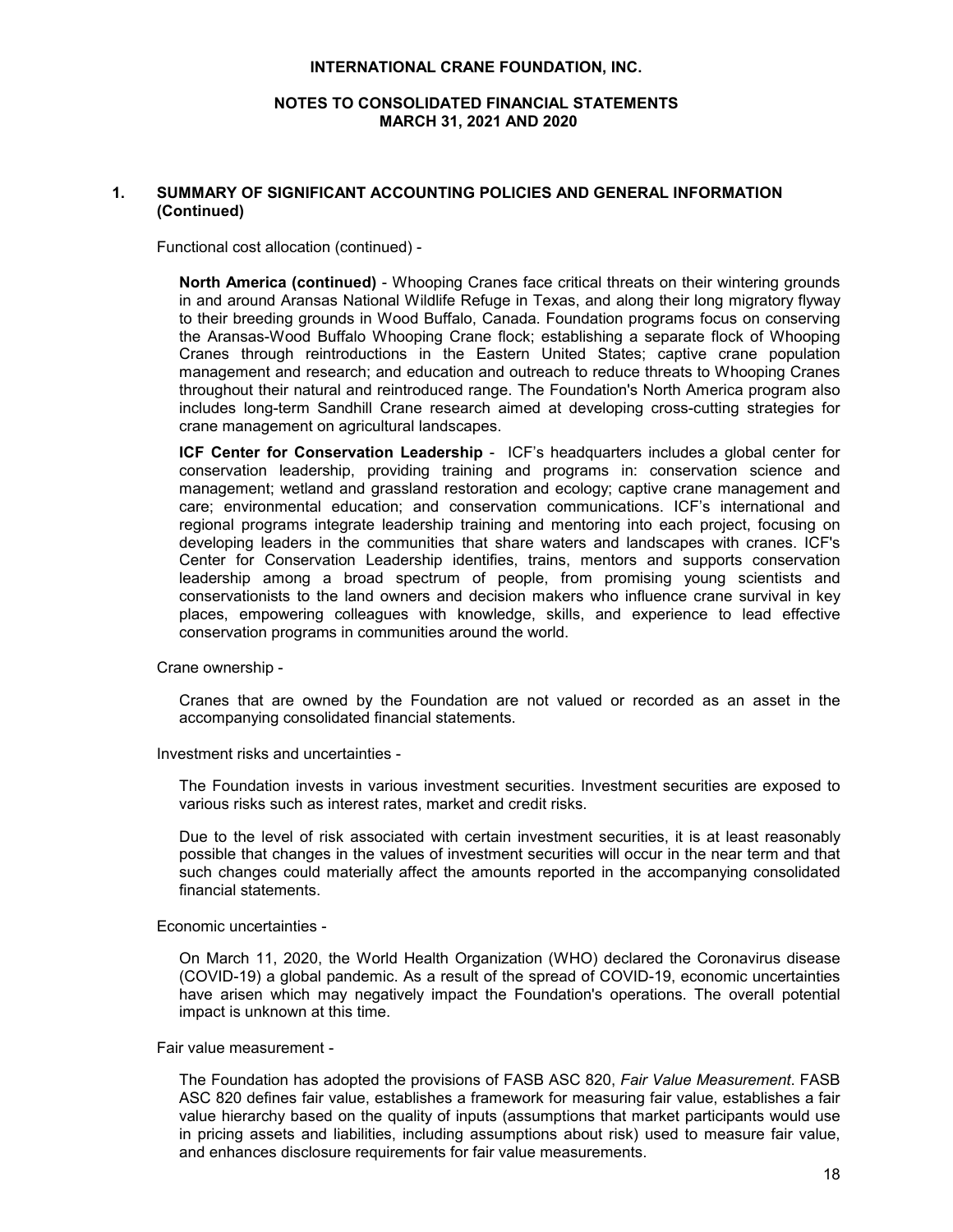# **NOTES TO CONSOLIDATED FINANCIAL STATEMENTS MARCH 31, 2021 AND 2020**

# **1. SUMMARY OF SIGNIFICANT ACCOUNTING POLICIES AND GENERAL INFORMATION (Continued)**

New accounting pronouncement (not yet adopted by the Foundation) -

ASU 2019-01, *Leases* (Topic 842), changes the accounting treatment for operating leases by recognizing a lease asset and lease liability at the present value of the lease payments in the Consolidated Statement of Financial Position and disclosing key information about leasing arrangements. During 2020, the FASB issued ASU 2020-05 and delayed the implementation date by one year. The ASU is effective for non public entities for fiscal years beginning after December 15, 2021. Early adoption is still permitted. The ASU can be applied at the beginning of the earliest period presented using a modified retrospective approach or applied at the beginning of the period of adoption recognizing a cumulative-effect adjustment.

The Foundation plans to adopt the new ASU at the required implementation dates and management is currently in the process of evaluating the adoption method and the impact of the new standard on its accompanying consolidated financial statements.

# **2. INVESTMENTS**

Investments are stated at fair value and consisted of the following at March 31, 2021 and 2020:

|                                                   | 2021       | 2020                        |
|---------------------------------------------------|------------|-----------------------------|
| Money market funds                                |            | 6,046,238 \$ 2,015,177      |
| Mutual funds                                      | 32,172,704 | 20,943,018                  |
| Private company preferred stock                   | 200,000    | 200,000                     |
| Beneficial interest in charitable remainder trust | 1,033,849  | 780,797                     |
| <b>TOTAL INVESTMENTS</b>                          |            | $$39,452,791$ $$23,938,992$ |

Net investment income (loss) consists of the following during the years ended March 31, 2021 and 2020:

|                                                                                 | 2021                    | 2020                          |
|---------------------------------------------------------------------------------|-------------------------|-------------------------------|
| Interest and dividends<br>Realized and unrealized gains (losses) on investments | 454.076 \$<br>8,505,513 | 585.165<br>(1.921.325)        |
| <b>NET INVESTMENT INCOME (LOSS)</b>                                             |                         | $$8,959,589$ \$ $(1,336,160)$ |

# **3. UNCONDITIONAL PROMISES TO GIVE**

As of March 31, 2021 and 2020, the Foundation has received commitments for support of which \$962,650 and \$3,138,358, respectively, had not been collected.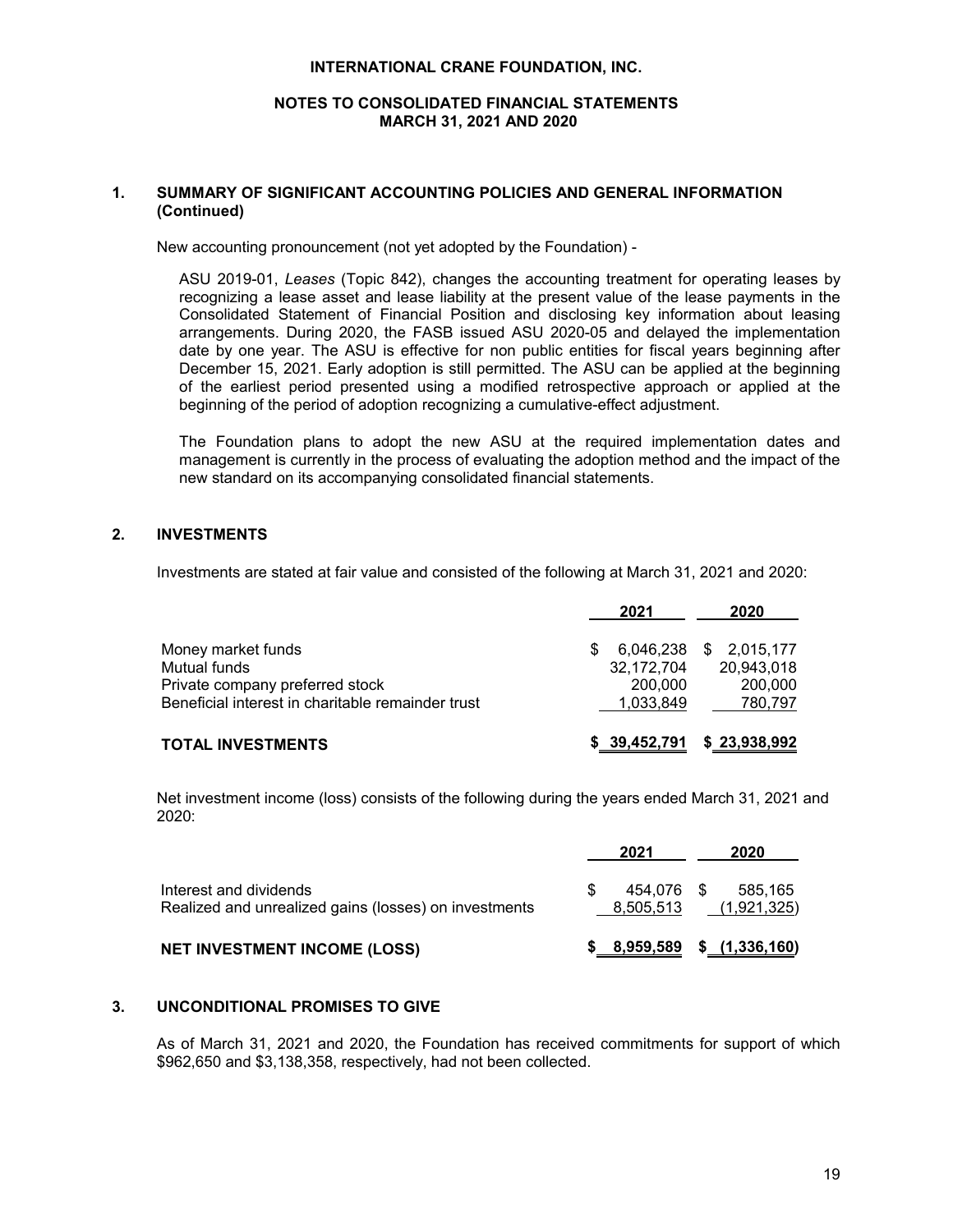# **NOTES TO CONSOLIDATED FINANCIAL STATEMENTS MARCH 31, 2021 AND 2020**

# **3. UNCONDITIONAL PROMISES TO GIVE (Continued)**

As of March 31, 2021 and 2020, promises to give due in more than one year have been recorded at the present value of the estimated cash flows, using a discount rate of 0.44% and 2.20%, respectively. The rate used, the 2-Year High Quality Market (HQM) Corporate Bond Spot Rate (HQMCB2YR), reflects the expected timing of future collections and a credit profile similar to high grade corporate obligations.

Following is a summary of amounts due from donors as of March 31, 2021 and 2020:

|                                                               | 2021                     |   | 2020                   |
|---------------------------------------------------------------|--------------------------|---|------------------------|
| Within one year<br>Two to five years                          | \$<br>519,000<br>443.650 | S | 2,292,407<br>805,951   |
| Beyond five years                                             |                          |   | 40,000                 |
| Total<br>Less: Allowance to discount balance to present value | 962,650<br>(7,053)       |   | 3,138,358<br>(32, 147) |
| <b>NET UNCONDITIONAL PROMISES TO GIVE</b>                     | 955,597                  |   | <u>3,106,211</u>       |

# **4. NOTE PAYABLE**

On April 14, 2020, the Foundation received loan proceeds in the amount of \$618,280 under the Paycheck Protection Program. The promissory note called for monthly principal and interest payments amortized over the two-year term of the promissory note. Under the Coronavirus Aid, Relief, and Economic Security Act (CARES Act), the promissory note qualified for forgiveness by the Small Business Administration in whole or in part. During the fiscal year ended March 31, 2021, the Foundation used the proceeds for purposes consistent with the Paycheck Protection Program, and has met the conditions (and applied) for forgiveness of the loan.

On December 22, 2020, the full value of the loan was forgiven, and accordingly, the extinguishment of debt has been recognized as contribution income in the accompanying Consolidated Statement of Activities and Change in Net Assets.

On February 23, 2021, the Foundation received additional loan proceeds in the amount of \$618,280 under the Paycheck Protection Program. The promissory note calls for monthly principal and interest payments amortized over the five-year term of the promissory note with a deferral of payments for the first ten months. Under the Coronavirus Aid, Relief, and Economic Security Act (CARES Act), the promissory note may also be forgiven by the Small Business Administration in whole or in part. As of the date of this report, the Foundation Board intends to review whether revenues were impacted by COVID and then make a determination prior to March 31, 2022 as to whether to return a portion or all of the proceeds.

# **5. BEQUEST**

As of March 31, 2020, the Foundation was the irrevocable beneficiary of a donor's estate. The bequest did not include any restrictions as to its use. Based upon information supplied by the estate's executor, including investment statements, asset listings, court filings, and estimated disbursement dates, the current value of the Foundation's interest in the estate as of March 31, 2020 was estimated to be \$7,100,000. During the year ended March 31, 2021, \$7,162,511 was collected by the Foundation; the additional \$62,511 received by the estate was recorded as revenue during the year ended March 31, 2021.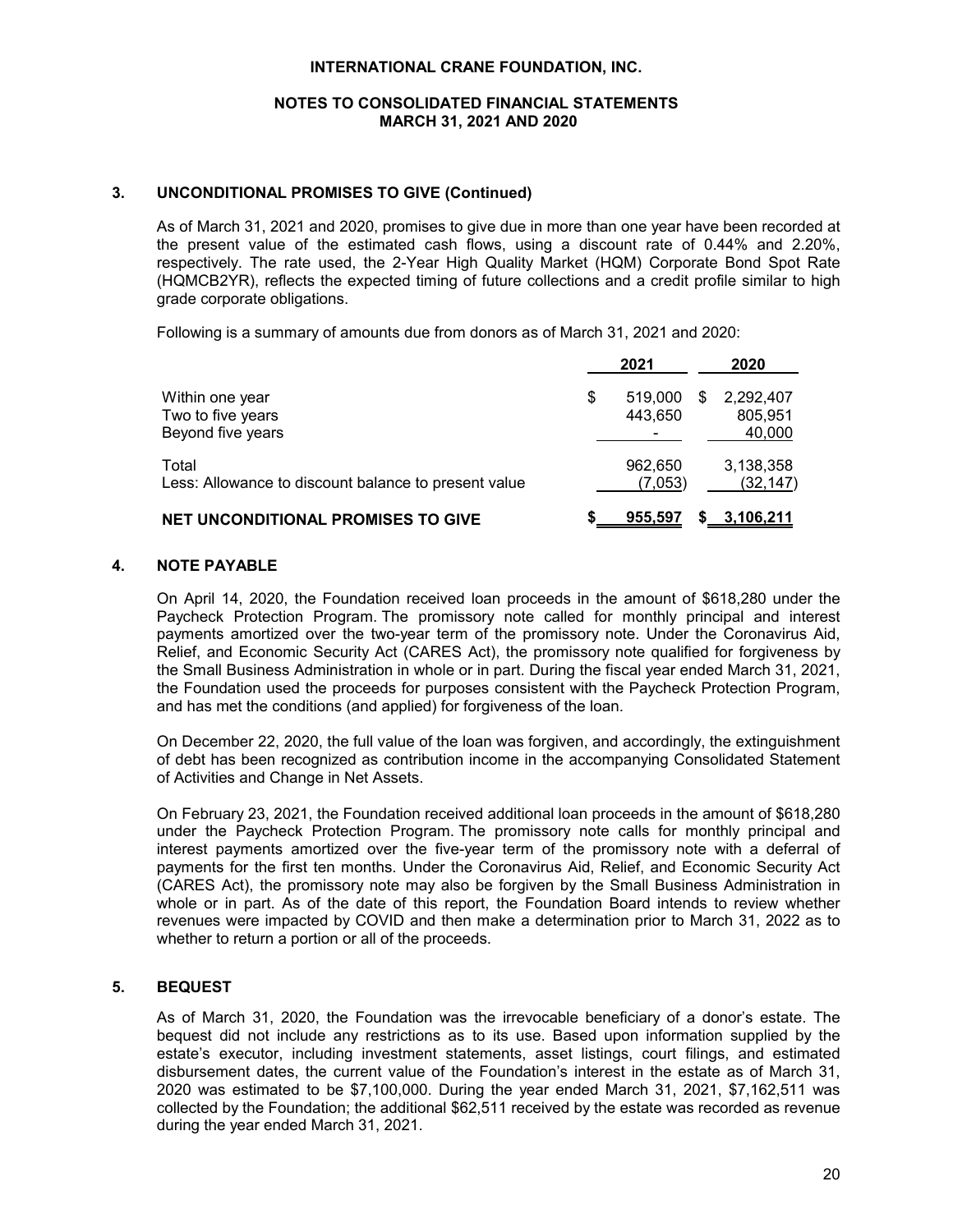# **NOTES TO CONSOLIDATED FINANCIAL STATEMENTS MARCH 31, 2021 AND 2020**

# **6. NET ASSETS WITH DONOR RESTRICTIONS**

Net assets with donor restrictions consisted of the following at March 31, 2021 and 2020:

|                                                         | 2021            |     | 2020         |
|---------------------------------------------------------|-----------------|-----|--------------|
| Sub-Saharan Africa                                      | \$<br>1,520,920 | \$. | 1,430,997    |
| East Asia                                               | 1,392,916       |     | 1,406,692    |
| South and Southeast Asia                                | 144,907         |     | 116,772      |
| North America                                           | 1,274,990       |     | 1,113,680    |
| ICF Center for Conservation Leadership (includes        |                 |     |              |
| Construction in Progress)                               | 1,350,891       |     | 1,894,347    |
| Administration                                          | 8,252           |     |              |
| Accumulated investment earnings from endowments         |                 |     |              |
| perpetual in nature (Note 10)                           | 3,166,627       |     | 1.307.034    |
| Miscellaneous (various time restricted and other)       | 35.724          |     |              |
| Endowments perpetual in nature (Note 10)                | 3.929.386       |     | 3.929.480    |
| Beneficial interest in charitable remainder trust (time |                 |     |              |
| restricted)                                             | 1,033,849       |     | 780,797      |
| Unconditional promises to give (time restricted)        | 118,952         |     | 191,420      |
| <b>TOTAL</b>                                            | \$13,977,414    |     | \$12,171,219 |

Assets are normally released from donor restrictions by incurring expenses which satisfy the restrictions (or through the passage of time). On occasion, unconditional promises are made to the Foundation and at the time of fulfilling those obligations, the donors may restrict or amend the purposes of the contributions. Accordingly, the amounts reported as having donor restrictions are subject to change between reporting periods. The following net assets were released from donor restrictions during the years ended March 31, 2021 and 2020:

|                                        |   | 2021        |   | 2020         |  |
|----------------------------------------|---|-------------|---|--------------|--|
| Sub-Saharan Africa                     | S | 895,345     | S | 1,096,253    |  |
| East Asia                              |   | 659,796     |   | 826,921      |  |
| South and Southeast Asia               |   | 124.513     |   | 207.559      |  |
| North America                          |   | 821,115     |   | 1,105,293    |  |
| ICF Center for Conservation Leadership |   | 1,165,916   |   | 10,058,696   |  |
| Administration                         |   | 599         |   | 29,343       |  |
| Satisfaction of time restrictions      |   | 56.924      |   | 40,000       |  |
| TOTAL                                  |   | \$3,724,208 |   | \$13,364,065 |  |

# **7. LEASE COMMITMENTS**

The Foundation has entered into agreements to lease certain equipment. Additionally, the Foundation leases space in Rockport, Texas, USA, Kampala, Uganda and Beijing, China under short-term rental agreements. Following is a schedule of the future minimum lease payments under all equipment and office space leases:

| \$<br>50,300 |
|--------------|
| 10,000       |
| 8,800        |
| 8,200        |
| 1,800        |
| 79,100       |
|              |

# **Year Ending March 31,**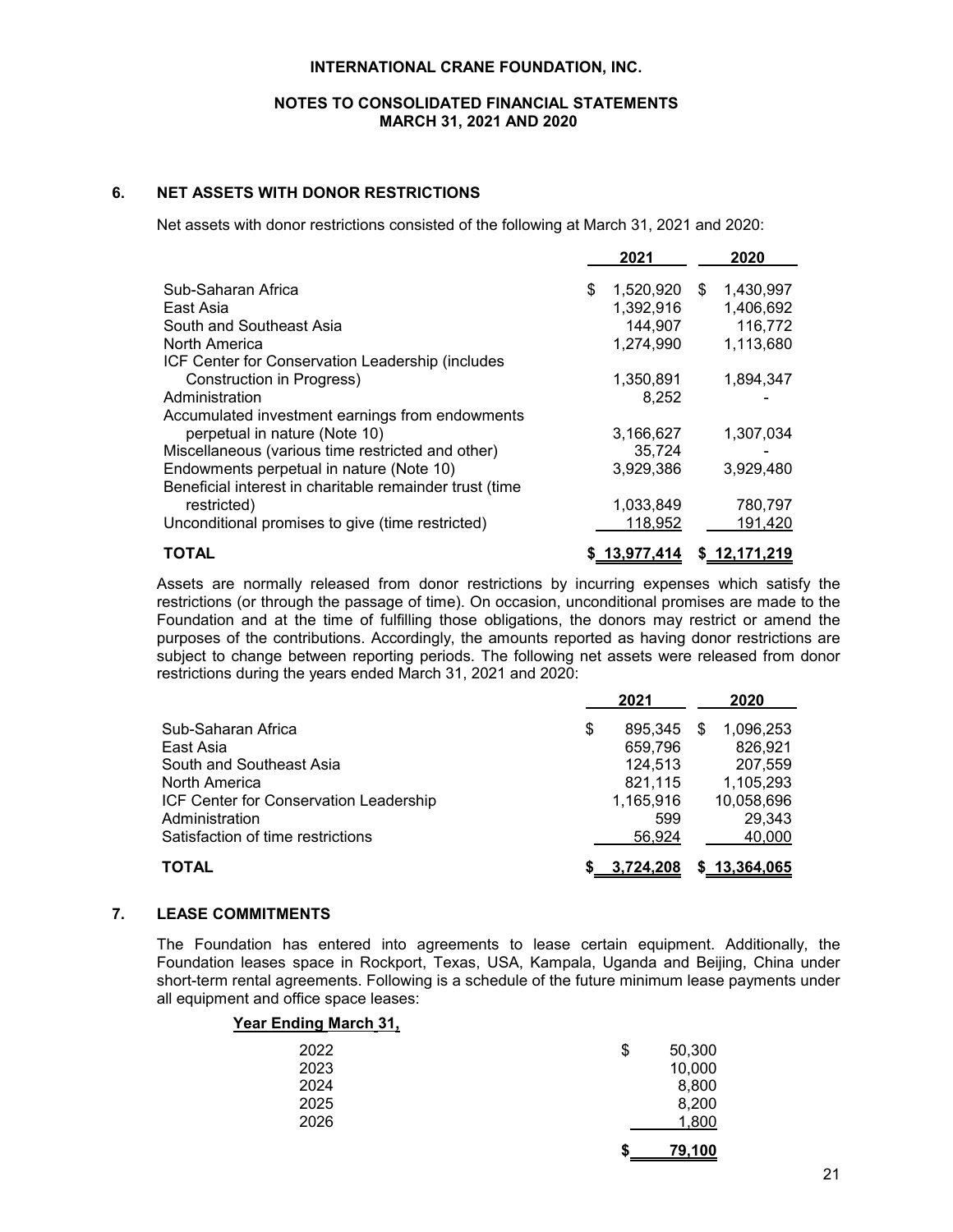# **NOTES TO CONSOLIDATED FINANCIAL STATEMENTS MARCH 31, 2021 AND 2020**

#### **7. LEASE COMMITMENTS (Continued)**

Lease expense for the years ended March 31, 2021 and 2020 totaled \$71,379 and \$66,900, respectively, and is included in "Utilities, Rent and Insurance" in the accompanying Consolidated Statements of Functional Expenses.

# **8. RETIREMENT PLAN**

The Foundation maintains a self-administered 401(k) plan. Employees must be 18 years of age and are immediately eligible for participation at time of hire. Employer contributions begin after one full year of service to the Foundation. The Foundation contributed 3% of qualified compensation for eligible employees during the years ended March 31, 2021 and 2020, totaling \$81,591 and \$80,538, respectively.

#### **9. FAIR VALUE MEASUREMENT**

In accordance with FASB ASC 820, *Fair Value Measurement*, the Foundation has categorized its financial instruments, based on the priority of the inputs to the valuation technique, into a three-level fair value hierarchy. The fair value hierarchy gives the highest priority to quoted prices in active markets for identical assets or liabilities (Level 1) and the lowest priority to unobservable inputs (Level 3). If the inputs used to measure the financial instruments fall within different levels of hierarchy, the categorization is based on the lowest level input that is significant to the fair value measurement of the instrument. Investments recorded in the Consolidated Statements of Financial Position are categorized based on the inputs to valuation techniques as follows:

**Level 1.** These are investments where values are based on unadjusted quoted prices for identical assets in an active market the Foundation has the ability to access.

**Level 2.** These are investments where values are based on quoted prices for similar instruments in active markets, quoted prices for identical or similar instruments in markets that are not active, or model-based valuation techniques that utilize inputs that are observable either directly or indirectly for substantially the full-term of the investments.

Level 3. These are investments where inputs to the valuation methodology are unobservable and significant to the fair value measurement.

Following is a description of the valuation methodology used for investments measured at fair value. There have been no changes in the methodologies used at March 31, 2021 and 2020.

- *Money market funds* Valued at the daily closing price as reported by the fund. The money market fund is an open-end mutual fund that is registered with the Securities and Exchange Commission (SEC). This fund is required to publish its daily net asset value (NAV) and to transact at that price. The money market fund is deemed to be actively traded.
- *Mutual funds* Valued at the daily closing price as reported by the fund. Mutual funds held by the Foundation are open-end mutual funds that are registered with the SEC. These funds are required to publish their daily net asset value and to transact at that price. Mutual funds held by the Foundation are deemed to be actively traded.
- *Interests in private companies* Private company preferred stock does not have a readily determinable fair value. The shares have a call price equal to the par value of \$100 per share plus any unpaid dividends. The Foundation received quarterly dividends of \$3,250 during the years ended March 31, 2021 and 2020.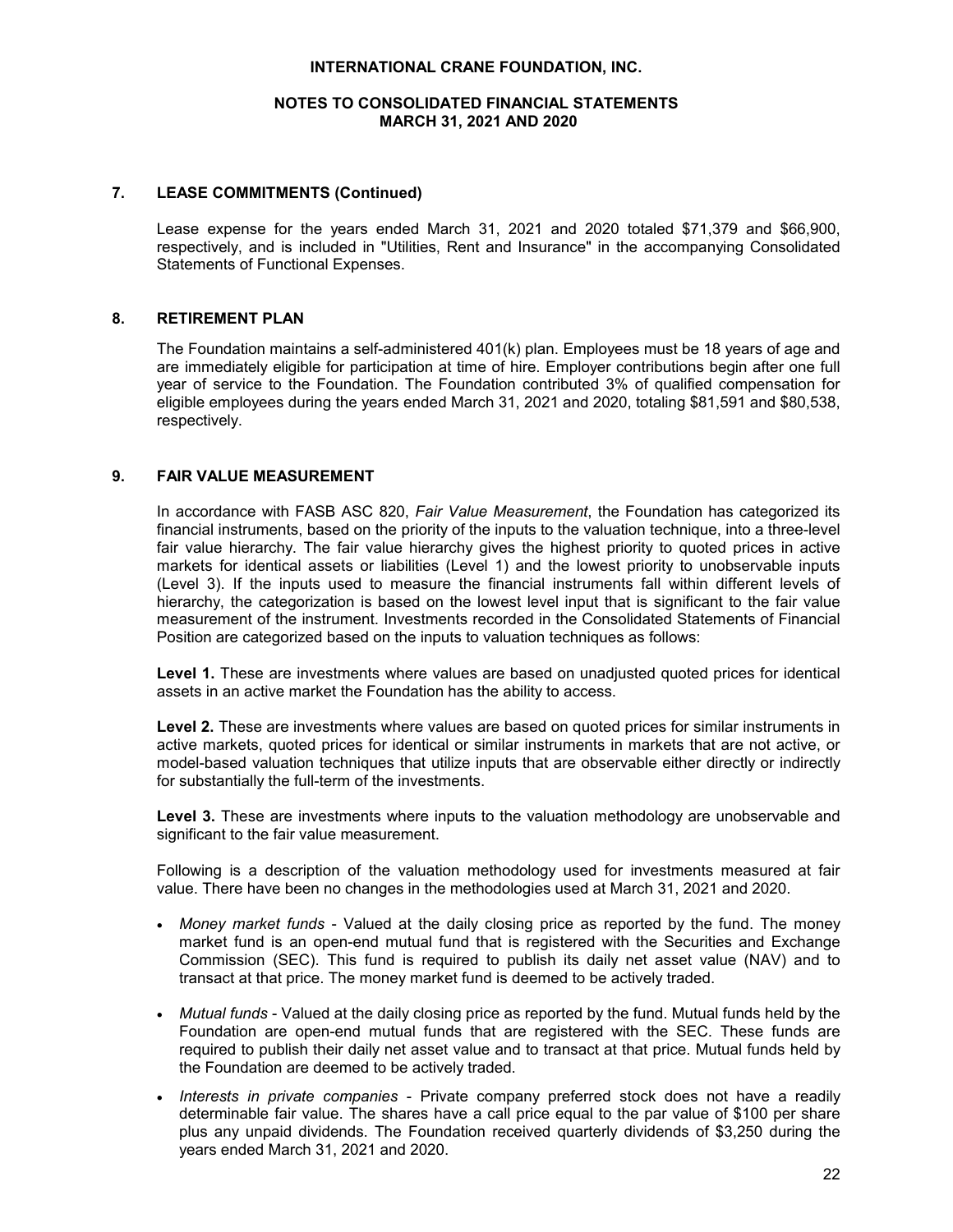# **NOTES TO CONSOLIDATED FINANCIAL STATEMENTS MARCH 31, 2021 AND 2020**

# **9. FAIR VALUE MEASUREMENT (Continued)**

 *Beneficial interest in charitable remainder trust* - The fair value of the charitable remainder trust consists of the market value of the portion of investments in the trust pledged to the Foundation, discounted using rates and terms found in the appropriate mortality tables. The trust provides for the payment of distributions to beneficiaries for the remainder of their lives. At the end of the trust term, the remaining asset will be available for the Foundation's general use.

The table below summarizes, by level within the fair value hierarchy, the Foundation's investments as of March 31, 2021:

|                                                                      | Level 1                  | Level 2 |     | Level 3                  | Total                        |
|----------------------------------------------------------------------|--------------------------|---------|-----|--------------------------|------------------------------|
| Asset Class:                                                         |                          |         |     |                          |                              |
| Money market funds                                                   | 6,046,238 \$             |         | \$. | $\overline{\phantom{0}}$ | 6,046,238<br>S               |
| Mutual funds                                                         | 32,172,704               |         |     | ٠                        | 32,172,704                   |
| Private company preferred stock<br>Beneficial interest in charitable | $\overline{\phantom{0}}$ |         |     | 200,000                  | 200,000                      |
| remainder trust                                                      | $\blacksquare$           |         |     | 1,033,849                | 1,033,849                    |
| TOTAL                                                                | \$38,218,942             |         |     |                          | $$ 1,233,849$ $$ 39,452,791$ |

The table below summarizes, by level within the fair value hierarchy, the Foundation's investments as of March 31, 2020:

|                                                                      | Level 1            | Level 2 |   | Level 3 | Total            |
|----------------------------------------------------------------------|--------------------|---------|---|---------|------------------|
| <b>Asset Class:</b>                                                  |                    |         |   |         |                  |
| Money market funds                                                   | 2,015,177 \$<br>S. |         | S |         | 2,015,177<br>SS. |
| Mutual funds                                                         | 20,943,018         |         |   |         | 20,943,018       |
| Private company preferred stock<br>Beneficial interest in charitable | ۰                  |         |   | 200,000 | 200,000          |
| remainder trust                                                      |                    |         |   | 780,797 | 780,797          |
| TOTAL                                                                | \$22,958,195       |         |   | 980,797 | \$23,938,992     |

# **Level 3 Financial Assets**

The following table provides a summary of changes in fair value of the Foundation's Level 3 financial assets for the years ended March 31, 2021 and 2020: **Beneficial**

|                                                 | <b>Private</b><br>Company<br><b>Preferred</b><br><b>Stock</b> | <b>Beneficial</b><br>Interest in<br><b>Charitable</b><br><b>Remainder</b><br>Trust |  |  |
|-------------------------------------------------|---------------------------------------------------------------|------------------------------------------------------------------------------------|--|--|
| Balance as of March 31, 2019<br>Unrealized loss | 200,000<br>\$                                                 | 816,152<br>- \$<br>(35,355)                                                        |  |  |
| Balance as of March 31, 2020<br>Unrealized gain | 200,000                                                       | 780,797<br>253,052                                                                 |  |  |
| <b>BALANCE AS OF MARCH 31, 2021</b>             | 200,000                                                       | 1,033,849                                                                          |  |  |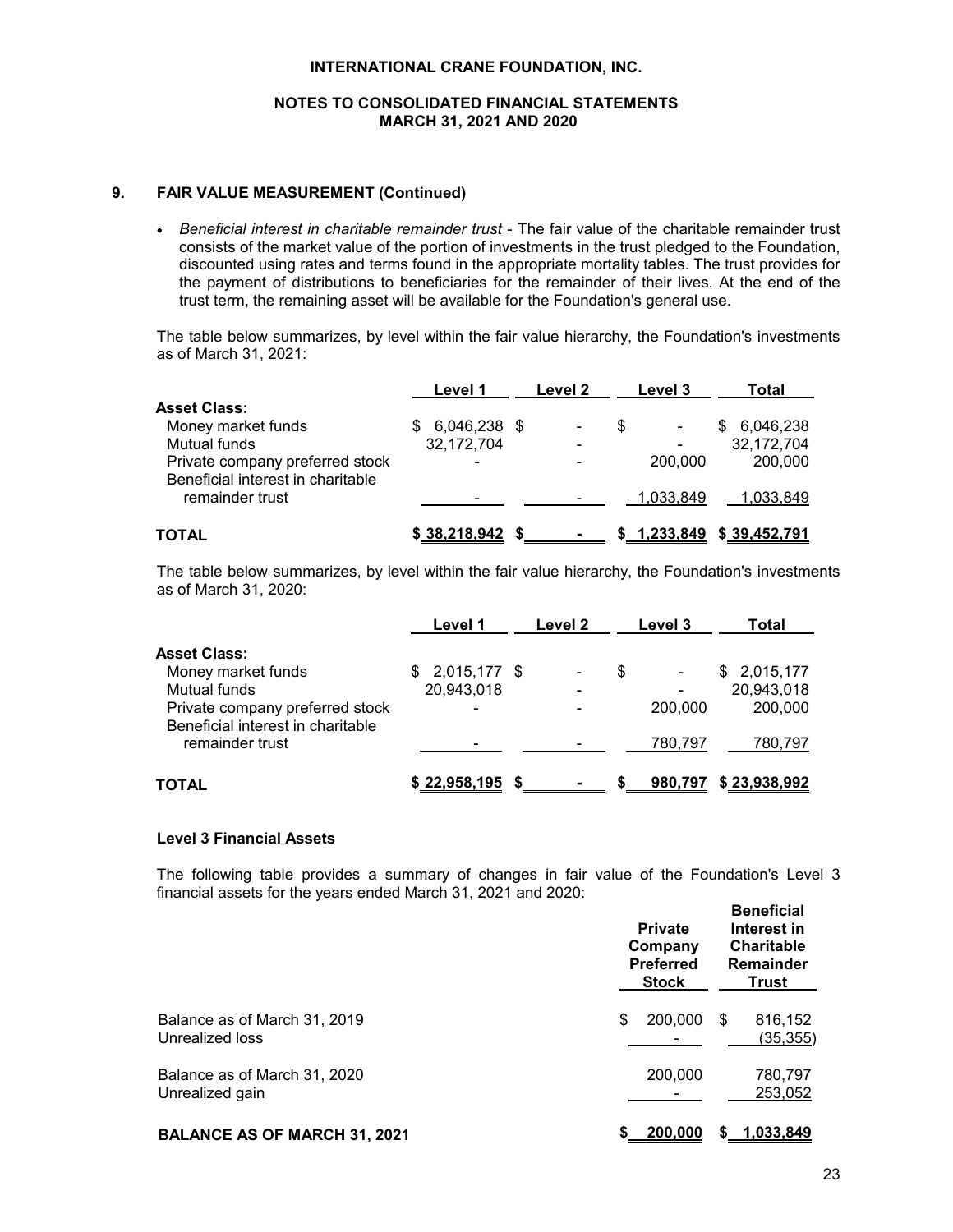# **NOTES TO CONSOLIDATED FINANCIAL STATEMENTS MARCH 31, 2021 AND 2020**

# **10. ENDOWMENTS**

The Foundation's Endowment consists of donor-restricted endowment funds, funds designated by the Board to function as a long-term endowment (referred to as the Quasi-Endowment, or "QE"), a Board designated liquidity fund (referred to as "BLF") and the Board designated Conservation Impact Fund (referred to as the "CIF").

The CIF was established during the year ended March 31, 2021 through contributions totaling \$6,043,711, made from the QE into a separate investment sub-account. The purpose of the CIF is to support investment in mission related initiatives and programs at the discretion of the President and with the approval of the Board. The CIF has its own investment allocation policy. The CIF replaced the BLF as the primary source of Board-approved spending for supplemental draws or investments in new initiatives. During the year ended March 31, 2021, CIF additions and investment income totaled \$6,203,752, less a \$81,245 withdrawal (a net \$6,122,507 increase). Therefore, the aggregate amount invested in the CIF as of March 31, 2021 totaled \$6,122,507.

The BLF was originally established through a \$1,250,000 transfer from the QE into a separate investment sub-account. The purpose of the BLF was to set aside a portion of the Boarddesignated funds to a pool of investments that would be a readily available and stable source of funding for any operating deficits that may occur and any Board-approved spending for supplemental draws or investments in new initiatives. Since the creation of the CIF, the BLF's current prime goal is to be a readily available and stable source of funding for any operating deficits. During the year ended March 31, 2021, BLF additions and investment income totaled \$385,391. During the year ended March 31, 2020, BLF additions and investment income totaled \$175,067, less a \$240,000 withdrawal (a net \$64,933 decrease). Therefore, the aggregate amount invested in the BLF as of March 31, 2021 and 2020 totaled \$3,004,272 and \$2,618,881, respectively.

As required by GAAP, net assets associated with endowment funds, including funds designated by the Board to function as long-term endowments, are classified and reported based on the existence or absence of donor-imposed restrictions.

The Board has interpreted the Wisconsin Uniform Prudent Management of Institutional Funds Act (WUPMIFA) as requiring the preservation of the fair value (as determined by FASC ASC 820) of the original gift as of the gift date of the donor-restricted endowment funds absent explicit donor stipulations to the contrary. As a result of this interpretation, the Foundation classifies as "net assets with donor restrictions: endowments perpetual in nature" (a) the original value of gifts donated to the "endowment", (b) the original value of subsequent gifts to the "endowment", and (c) accumulations to the "endowment" made in accordance with the direction of the applicable donor gift instrument at the time the accumulation is added to the fund. The remaining portion of the donor-restricted endowment fund that is not classified in "net assets with donor restrictions: endowments perpetual in nature" is classified as "net assets with donor restrictions" until those amounts are appropriated for expenditure by the Foundation in a manner consistent with the standard of prudence prescribed by WUPMIFA.

In accordance with WUPMIFA, the Foundation considers the following factors in making a determination to appropriate or accumulate donor-restricted endowment funds:

- The duration and preservation of the fund;
- The purpose of the Foundation and the donor-restricted endowment fund;
- General economic conditions and the possible effect of inflation and deflation;
- The expected total return from income and the appreciation of investments;
- Other resources of the Foundation, and
- Investment policies of the Foundation.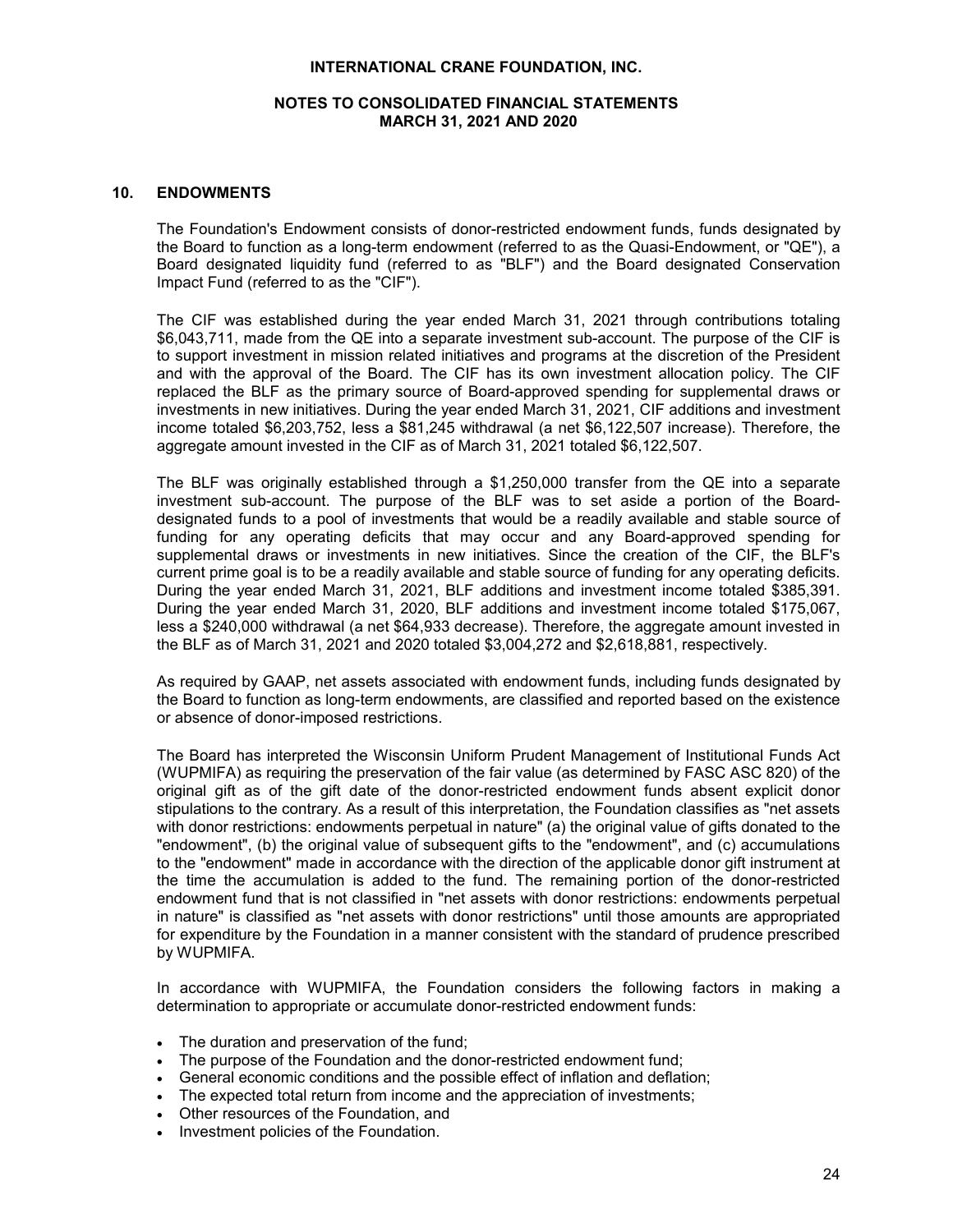# **NOTES TO CONSOLIDATED FINANCIAL STATEMENTS MARCH 31, 2021 AND 2020**

# **10. ENDOWMENTS (Continued)**

Endowment net asset composition by type as of March 31, 2021:

|                                                                                 | <b>Without</b><br>Donor | <b>With Donor</b><br><b>Restrictions Restrictions</b> | <b>With Donor</b><br><b>Restrictions:</b><br>Perpetual in<br><b>Nature</b> | Total                  |
|---------------------------------------------------------------------------------|-------------------------|-------------------------------------------------------|----------------------------------------------------------------------------|------------------------|
| Donor-Restricted endowment<br>investments<br>Board-Designated endowment         | \$                      | 3,166,627 \$<br>\$                                    |                                                                            | 3.929.386 \$ 7.096.013 |
| investments                                                                     | 22,196,150              |                                                       |                                                                            | 22,196,150             |
| Board-designated liquidity fund<br>investments<br>Board-designated conservation | 3,004,272               |                                                       |                                                                            | 3,004,272              |
| impact investments                                                              | 6,122,507               |                                                       |                                                                            | 6,122,507              |
| <b>ENDOWMENT NET ASSETS</b>                                                     | \$31,322,929            | \$3,166,627                                           | 3,929,386<br>S                                                             | \$38,418,942           |

Changes in Endowment net assets for the year ended March 31, 2021:

|                                 | <b>Without</b><br>Donor<br><b>Restrictions</b> | <b>With Donor</b><br><b>Restrictions</b> | <b>With Donor</b><br><b>Restrictions:</b><br><b>Perpetual in</b><br><b>Nature</b> | Total        |
|---------------------------------|------------------------------------------------|------------------------------------------|-----------------------------------------------------------------------------------|--------------|
| Endowment net assets, March 31, |                                                |                                          |                                                                                   |              |
| 2020                            | \$<br>16,921,555 \$ 1,307,034 \$               |                                          | 3.929.480                                                                         | \$22,158,069 |
| Investment gain                 | 6,558,577                                      | 2,134,238                                |                                                                                   | 8,692,815    |
| Contributions                   | 2.618.979                                      |                                          | 1.000                                                                             | 2.619.979    |
| Appropriation of endowment      |                                                |                                          |                                                                                   |              |
| assets for expenditure          | (819, 893)                                     | (274, 645)                               |                                                                                   | (1,094,538)  |
| Transfers to increase Board-    |                                                |                                          |                                                                                   |              |
| designated CIF                  | 6,043,711                                      |                                          |                                                                                   | 6,043,711    |
| Uncollectible promise to give   |                                                |                                          | (1,094)                                                                           | (1,094)      |
| <b>ENDOWMENT NET ASSETS,</b>    |                                                |                                          |                                                                                   |              |

# **MARCH 31, 2021 \$ 31,322,929 \$ 3,166,627 \$ 3,929,386 \$ 38,418,942**

Endowment net asset composition by type as of March 31, 2020:

|                                                              | <b>Without</b><br><b>Donor</b> | <b>With Donor</b><br><b>Restrictions Restrictions</b> |    | <b>With Donor</b><br><b>Restrictions:</b><br>Perpetual in<br><b>Nature</b> | Total        |
|--------------------------------------------------------------|--------------------------------|-------------------------------------------------------|----|----------------------------------------------------------------------------|--------------|
| Unconditional promises to give<br>Donor-Restricted endowment | \$<br>٠                        | \$<br>٠                                               | \$ | $1,094$ \$                                                                 | 1,094        |
| investments                                                  |                                | 1,307,034                                             |    | 3,928,386                                                                  | 5,235,420    |
| Board-Designated endowment<br>investments                    | 14,302,674                     |                                                       |    |                                                                            | 14,302,674   |
| Board-Designated liquidity fund<br>investments               | 2,618,881                      |                                                       |    |                                                                            | 2,618,881    |
| <b>ENDOWMENT NET ASSETS</b>                                  | \$16,921,555                   | \$1,307,034                                           | S. | 3.929.480                                                                  | \$22,158,069 |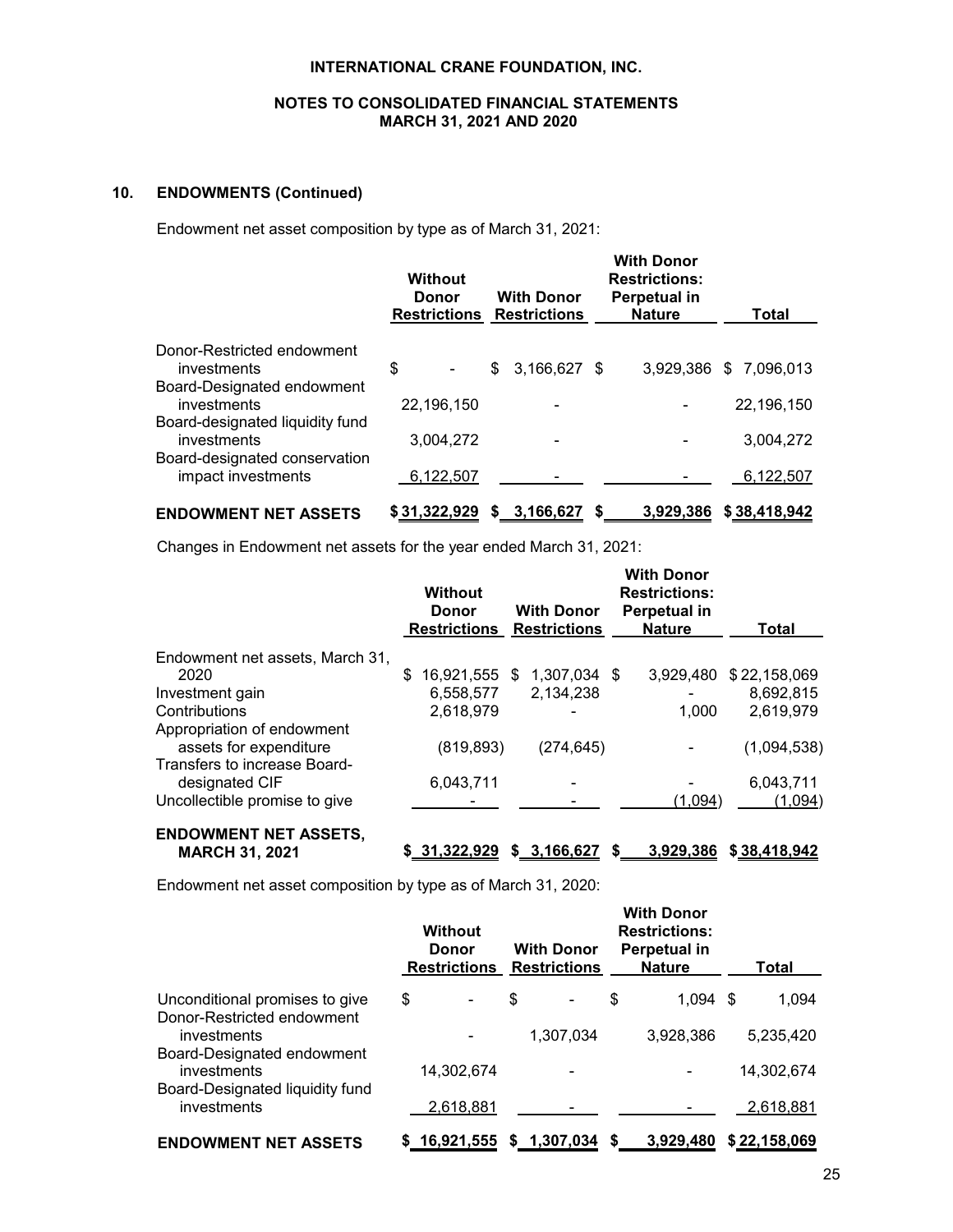# **NOTES TO CONSOLIDATED FINANCIAL STATEMENTS MARCH 31, 2021 AND 2020**

#### **10. ENDOWMENTS (Continued)**

Changes in Endowment net assets for the year ended March 31, 2020:

|                                                       | <b>Without</b><br>Donor<br><b>Restrictions Restrictions</b> | <b>With Donor</b>          | <b>With Donor</b><br><b>Restrictions:</b><br>Perpetual in<br><b>Nature</b> | Total                  |
|-------------------------------------------------------|-------------------------------------------------------------|----------------------------|----------------------------------------------------------------------------|------------------------|
| Endowment net assets, March 31,                       |                                                             |                            |                                                                            |                        |
| 2019                                                  |                                                             | 17,731,082 \$ 1,916,017 \$ |                                                                            | 3,819,480 \$23,466,579 |
| Investment loss                                       | (983, 766)                                                  | (361, 555)                 |                                                                            | (1,345,321)            |
| Contributions                                         | 1,120,295                                                   |                            | 110.000                                                                    | 1,230,295              |
| Appropriation of endowment                            |                                                             |                            |                                                                            |                        |
| assets for expenditure                                | (946,056)                                                   | (247, 428)                 |                                                                            | (1, 193, 484)          |
| <b>ENDOWMENT NET ASSETS,</b><br><b>MARCH 31, 2020</b> | <u>16,921,555</u>                                           | \$ 1,307,034               | 3,929,480<br>S.                                                            | \$22,158,069           |

Funds with Deficiencies -

From time to time, the fair value of assets associated with individual donor-restricted endowment funds may fall below the level that the donor or WUPMIFA requires the Foundation to retain as fund of perpetual duration. No material deficiencies were noted as of March 31, 2021 and 2020.

Return Objectives and Risk Parameters -

The Foundation has adopted investment and spending policies for long-term endowment assets that attempt to provide a predictable stream of funding to programs supported by them, while also seeking to maintain the purchasing power of the endowment assets. Long-term endowment assets include those assets of donor-restricted funds that the organization must hold in perpetuity or for a donor-specified period(s) as well as funds designated by the Board to function as a long-term endowment. The BLF and CIF have an investment policy focused on income and capital preservation in order to provide a source of reliable near-term liquidity.

Strategies Employed for Achieving Objectives -

To satisfy its long-term rate-of-return objectives, the Foundation relies on a total return strategy in which investment returns are achieved through both capital appreciation (realized and unrealized) and current yield (interest and dividends). The Foundation targets a diversified asset allocation that places a greater emphasis on equity-based investments to achieve its long-term return objectives within prudent risk constraints.

Spending Policy and How the Investment Objectives Relate to Spending Policy -

The Foundation has a Board approved policy of appropriating for distribution each year 5% of its long-term endowment funds' average fair value over the prior three years through the calendar year-end preceding the fiscal year in which the distribution is planned. In addition, the Boarddesignated long-term endowment assets may be used for current special needs consistent with the Foundation's mission and subject to Board approval, including transfers to the BLF and CIF. In establishing this policy, the Foundation considered the long-term expected return on its endowments' assets, and its goal to maintain the purchasing power of the long-term endowment assets whether held in perpetuity or for a specified term. Real growth in endowment assets is primarily expected to be achieved by future gifts.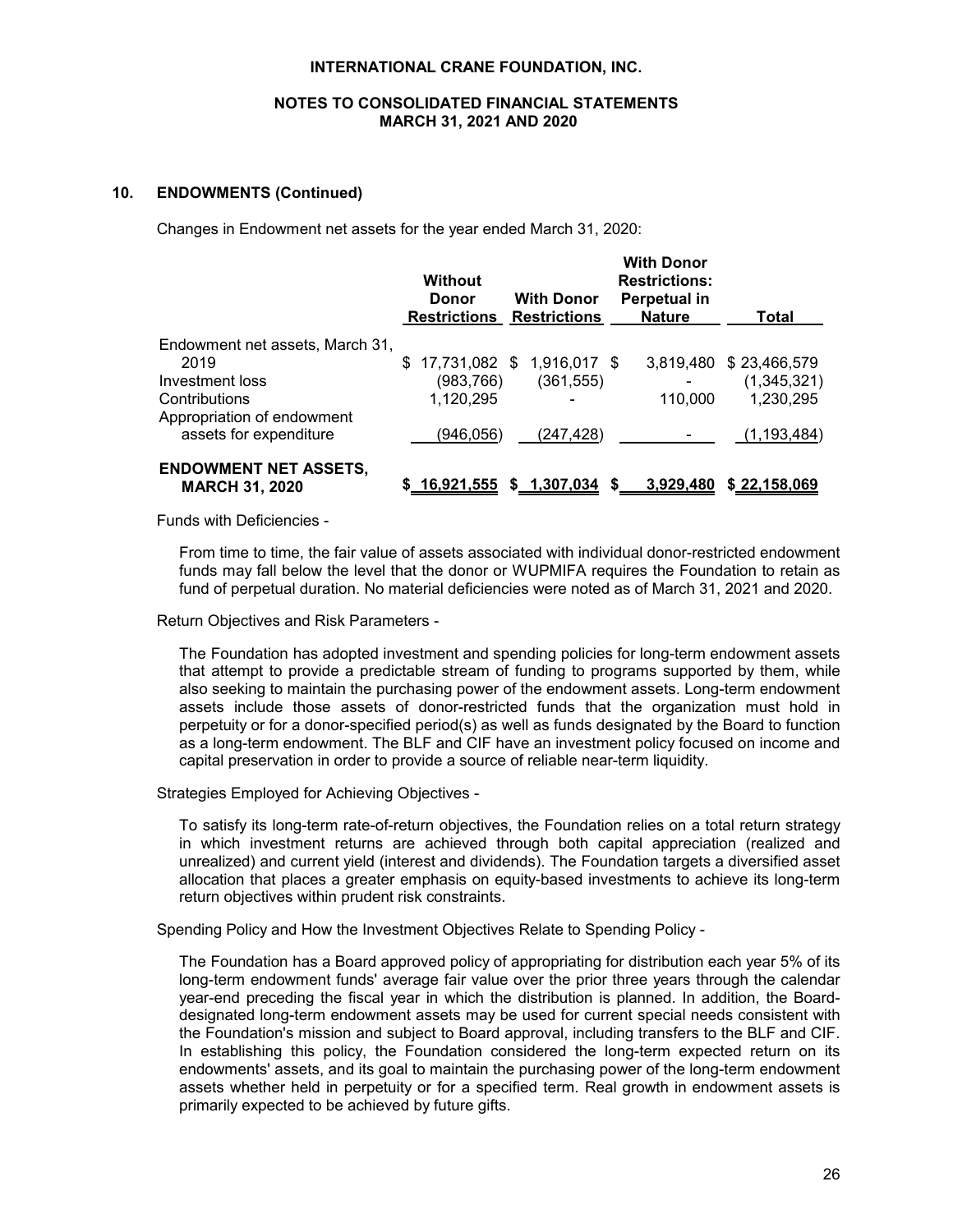# **NOTES TO CONSOLIDATED FINANCIAL STATEMENTS MARCH 31, 2021 AND 2020**

# **11. LIQUIDITY**

Financial assets available for use for general expenditures within one year of the Consolidated Statement of Financial Position date (without any new action by the Board) are comprised of the following:

|                                                             | 2021    |     | 2020      |
|-------------------------------------------------------------|---------|-----|-----------|
| Cash and cash equivalents                                   | 897.969 | \$. | 296.429   |
| Bequest receivable                                          |         |     | 7.100.000 |
| Advances and other receivables                              | 25.139  |     | 31.639    |
| Unconditional promises to give                              | 40.000  |     | 40.000    |
| Endowment distribution appropriated for general expenditure | 950,000 |     | 748,641   |

#### **FINANCIAL ASSETS AVAILABLE TO MEET CASH NEEDS FOR GENERAL EXPENDITURES WITHIN ONE YEAR OF MARCH 31, 2021 AND 2020 \$ 1,913,108 \$ 8,216,709**

The Foundation's Endowment funds consist of donor-restricted endowments, including the Board designated Conservation Impact Fund ("CIF"), a Board-designated liquidity fund ("BLF"), and funds designated by the Board to function as a long-term endowment (Quasi-endowment, or "QE"). Income from donor-restricted endowments is restricted for specific program expenditures, with the exception of the amounts designated by donors for general use.

As part of the Foundation's liquidity management plan, it established the BLF as a portion of its Board-Designated Endowment described in Note 10. The BLF is invested in more stable short-term investments and money market funds. The purpose of the BLF is to have a readily available operating reserve to fund any operating deficits that may occur. The BLF totaled \$3,004,272 and \$2,618,881 as of March 31, 2021 and 2020, respectively.

Additionally, the Foundation established the CIF as a portion of its Board-Designated Endowment described in Note 10. The CIF is invested in primarily more stable short-term investments and money market funds. The purpose of the CIF is to have a readily available operating reserve to fund any Board-approved spending for supplemental or new initiatives. The CIF totaled \$6,122,507 as of March 31, 2021.

The QE is subject to an annual spending policy as described in Note 10. Although the Foundation does not intend to spend from the QE, other than the 5% average of fair value appropriated for general expenditure as part of the Board's annual budget approval process, these amounts are available for immediate use with Board approval. The QE totaled \$22,196,150 and \$14,302,674 as of March 31, 2021 and 2020, respectively.

# **12. RELATED PARTY LOAN PAYABLE**

On April 15, 2019, the Foundation entered into a \$4,000,000 loan agreement with a member of its Board to provide bridge financing for the \$10,400,000 renovation of its public visitor facilities. The loan bore interest on the amount outstanding at 2% per annum, payable quarterly, and was collateralized by a portion of the Foundation's investments without donor restrictions. The loan due date was December 31, 2021; however, principal payments on the loan were required to be made prior to that date equal to any amounts collected from Unconditional Promises to Give associated with the renovation project. Prepayments of loan principal could be made at any time without penalty.